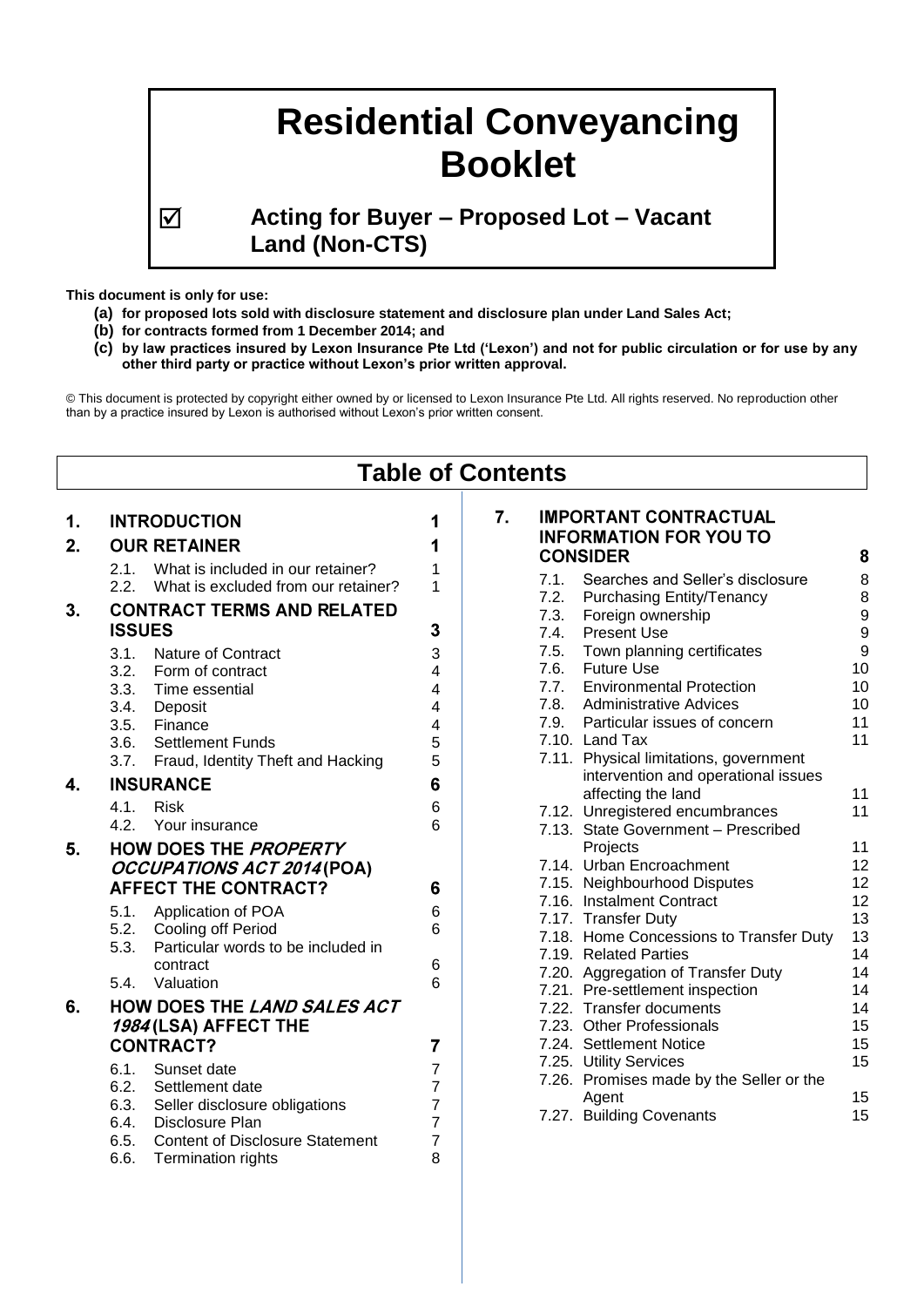| 8. | <b>ELECTRONIC CONVEYANCING (OR</b>               |                                                                      |    |  |  |
|----|--------------------------------------------------|----------------------------------------------------------------------|----|--|--|
|    |                                                  | <b>E-CONVEYANCING)</b>                                               | 15 |  |  |
|    | 8.1.                                             | What is e-conveyancing?                                              | 15 |  |  |
|    | 8.2.                                             | When can e-conveyancing be used?                                     | 16 |  |  |
|    | Client Authorisation and verification of<br>8.3. |                                                                      |    |  |  |
|    |                                                  | identity                                                             | 16 |  |  |
|    | 8.4.                                             | Risks of using e-conveyancing                                        | 16 |  |  |
| 9. |                                                  | <b>PERSONAL PROPERTY SECURITIES</b>                                  | 16 |  |  |
|    | 9.1.                                             | What are Personal Property Securities<br>and how do they affect this |    |  |  |
|    |                                                  | transaction?                                                         | 16 |  |  |
|    | 9.2.                                             | What is affected by the PPSA?                                        | 17 |  |  |
|    | 9.3.                                             | When do I need a specific release?                                   | 17 |  |  |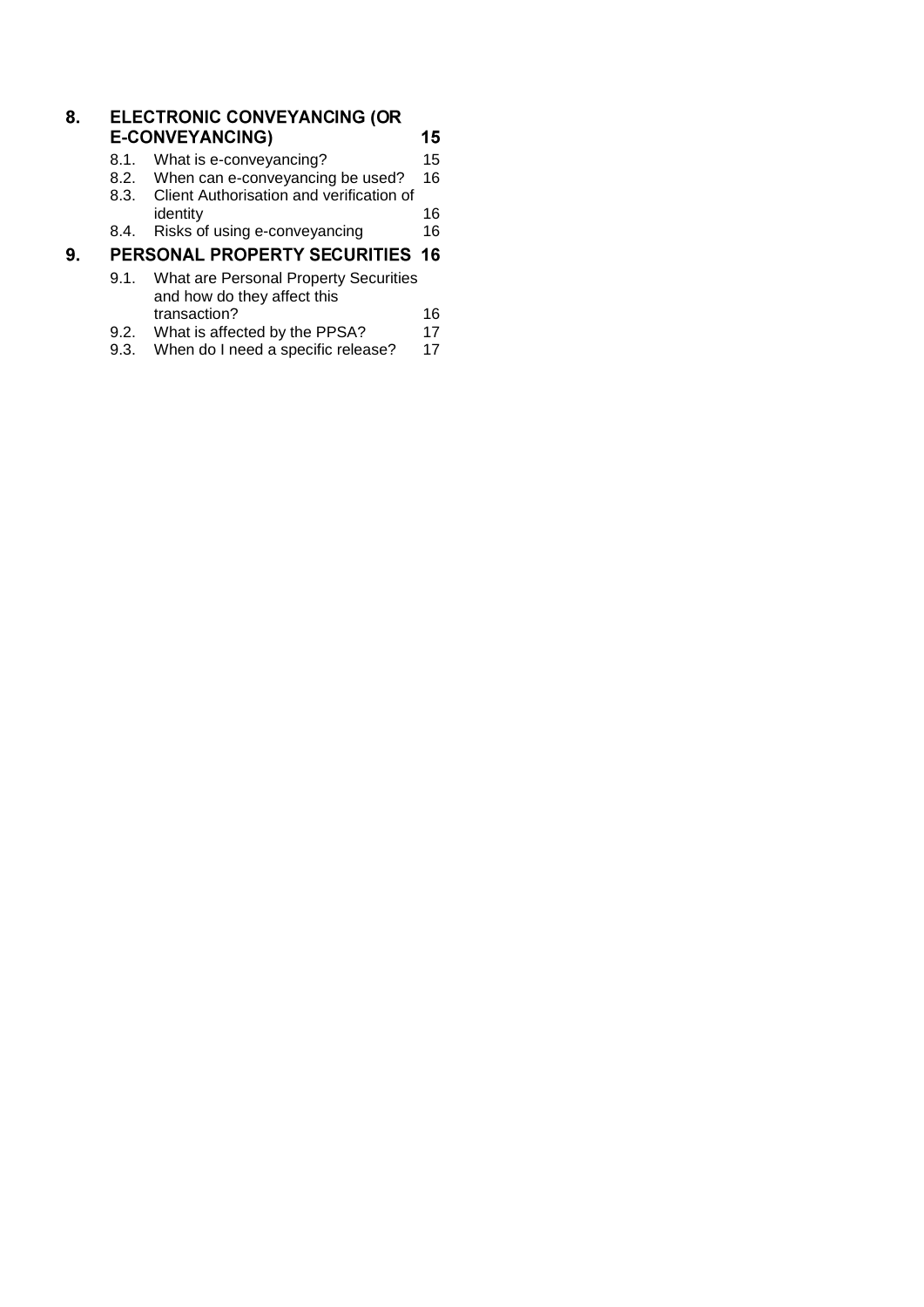### 1. INTRODUCTION

This Residential Conveyancing Booklet (**Booklet**) is to be read in conjunction with our letter (**First Letter**) and the enclosures to the First Letter.

If you have any questions about the information, please call us.

We may give you advice during your transaction on rights that you could have, such as rights to terminate the contract or to claim compensation from the seller. This advice may be general (eg, advice contained in the Booklet) or specific (eg, contained in the Contract and Property Report). Alternatively, you may form a view that you no longer wish to buy the property and need advice about any possible termination options that might exist.

Any such rights may have strict time limits, or be subject to the Court considering you to have lost them by actions or steps you take in the conveyance particularly those you take after you become aware of those rights (for example, receiving some types of notices or search results). It is critical that if we have advised you about any rights and you may want to rely on them, or if you otherwise are considering not proceeding with the purchase, that you contact us as soon as possible to discuss. Otherwise, any rights or options may be lost.

#### **OUR RETAINER**  $2.$

### <span id="page-2-0"></span>**2.1. What is included in our retainer?**

Our retainer includes all things the Queensland Conveyancing Protocol (endorsed by the Queensland Law Society) recommends as being usual and necessary for a purchase in Queensland.

If you instruct us to exclude any of the steps that are generally considered usual and necessary we are required by law to provide you with a detailed explanation of the risks associated with these exclusions. Advice of this nature is not part of the usual conveyancing process and will be an extra cost to you.

#### <span id="page-2-1"></span>**2.2. What is excluded from our retainer?**

Our retainer does not extend beyond what is usual and necessary in the conveyancing process. We consider the following to be excluded:

#### **Financial and tax advice**  $a)$

We do not give advice on the commercial viability, tax and other financial implications of the purchase. If you require advice on the commercial viability or the tax implications of the purchase (including Capital Gains Tax, Goods and Services Tax and land tax) you should seek the advice of a specialist financial advisor or tax professional, such as your accountant. This

includes advice on whether or not the standard contract provisions relating to GST are appropriate for your circumstances.

Advice from your tax accountant or financial advisor could be particularly relevant for circumstances which may include if you are buying the property as an investment, with or as part of a business, to substantially renovate or develop the property, you are the executor or beneficiary of an estate or you are not intending to use the property solely as your main residence.

You need to ensure that (where required) you or your accountant have registered the purchasing entity for GST and maintain that registration after settlement. Failure to do so could have significant GST, financial and other consequences.

#### $b)$ Succession and matrimonial advice

This transaction may affect your succession planning or any arrangements with your current or former spouse (whether a marriage, de facto relationship or registered relationship). We recommend that you obtain legal advice about wills and other succession planning and any family law agreements or other spousal arrangements.

#### $c)$ No physical inspection

We do not conduct a physical inspection of the property at any stage of the process. It is up to you to carry out any required inspections. Once the scheme has been established, it is particularly important that you carry out an inspection of the lot.

Issues about the location of the property, impacts of nearby properties or proposed developments or road works in the vicinity of the property are not likely to be discovered by us in our searches. You must advise us as soon as possible of any concerns arising from these types of issues following physical inspection of the property.

#### **Finance and loan advice**  $d)$

You must apply for any finance required and tell us whether your finance approval is satisfactory. A finance approval is often subject to satisfactory valuation or other conditions.

In the case of property being acquired "off the plan", finance approval is often subject to the financier obtaining a satisfactory valuation following construction. It is possible that between the time you enter the contract and the due date for settlement, market conditions may change and an unsatisfactory valuation may be received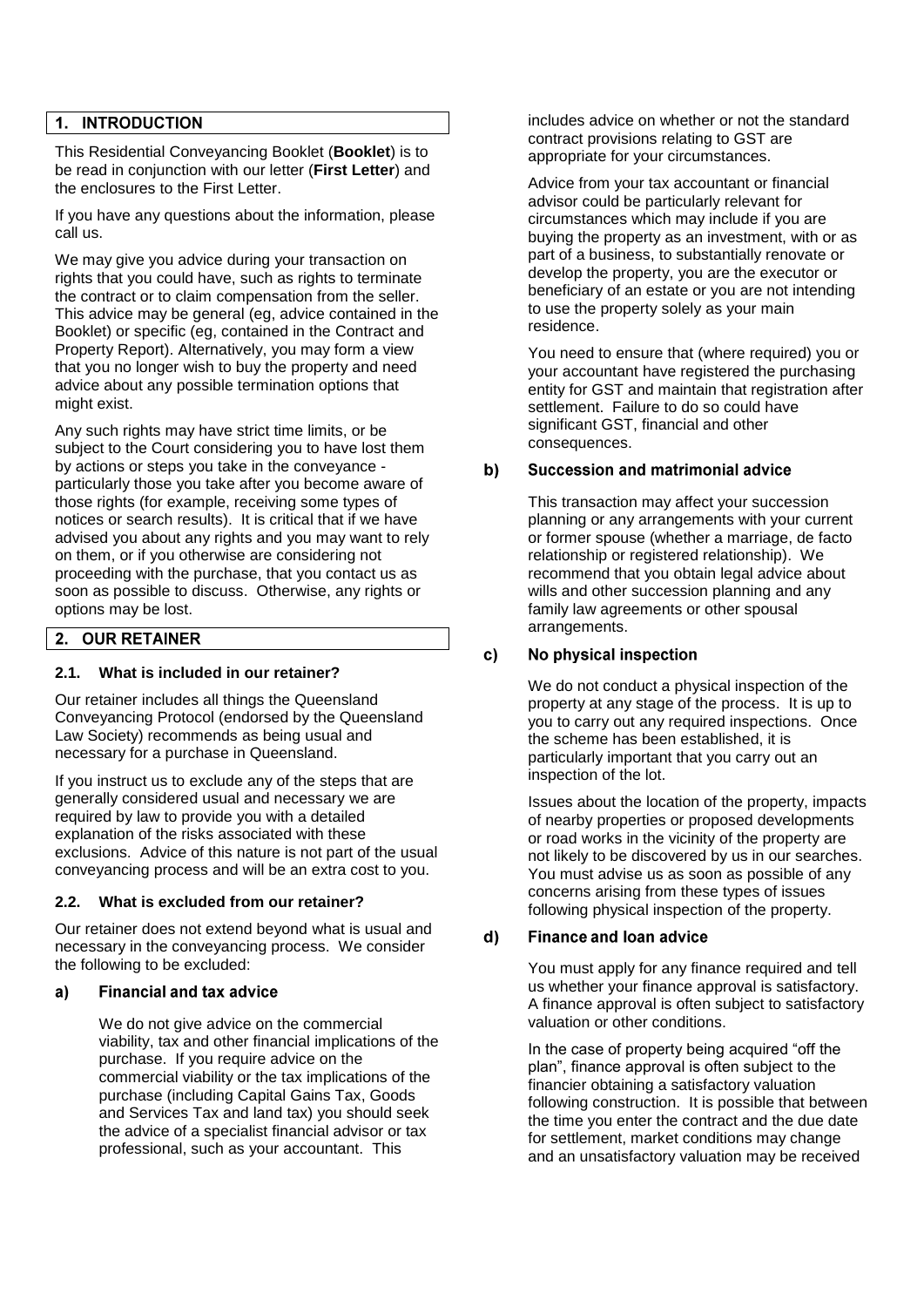or your own financial position may change. In either case, this may cause your bank to decline to provide finance to complete the purchase. In that case, if the contract is no longer conditional on finance then despite the bank's failure to provide finance you would still be obliged to complete the contract.

It is up to you to decide whether you are prepared to accept these risks before notifying us that you have finance approval.

Our retainer does not extend to giving advice on the finance or security documents or any valuation you obtain.

We will need to liaise with your financier to arrange settlement. Any instructions you give us concerning your loan, the security documents or any certificates required by your financier are beyond the scope of our retainer.

#### Limited town planning information e)

The information available from town planning searches is set out in section [7.5](#page-10-2) of this Booklet and the Buyer Searches List. The information received depends on the search you select. The work to be done as part of this retainer does not include advice about any of the following issues, unless we accept instructions to give advice (which will be at extra cost to you):

- i) Site Issues and Planning Laws
	- A. the development potential of the site;
	- B. whether nearby land is subject to development applications or development approvals which could affect the value or potential development of the site;
	- C. whether any applications over the site are current or have lapsed;
	- D. whether the site and structures on the site have all necessary approvals;
	- E. whether any approvals over the site have lapsed;
	- F. whether any old or historic approvals are still current and binding on the site. For example, whether a Bushfire Management Plan affects the property;
	- G. the laws about compensation for changes in the town planning scheme;
- H. deadlines to apply under superseded versions of the town planning scheme;
- I. other deadlines to make and pursue applications for approvals;
- J. whether the seller should assign certain rights to make applications to the buyer;
- K. any existing use rights;
- L. infrastructure charges which apply on development;
- M. whether the site is subject to call in powers by the government;
- N. any existing or proposed planning scheme amendments;
- O. the effect of the South East Queensland Regional Plan; and
- P. the effect of current and future government planning policies.

If you are concerned about the impact of any of these things on your use of the property then you should engage a town planner or a lawyer with town planning experience or make your own enquiries with the relevant local council.

ii) Other Laws

Local laws concerning:

- A. the protection of vegetation;
- B. noise including industrial noise, road noise, rail noise, aircraft noise and future planned increases in noise levels from these and other sources;
- C. current and future transport routes;
- D. vegetation controls; and
- E. whether the site has been illegally cleared in the past.

#### $f$ **Survey**

We do not conduct a survey following construction - this is your responsibility. Issues such as errors in the boundaries, area of the land or encroachments by structures onto or from the land will generally not be identified unless a survey is conducted.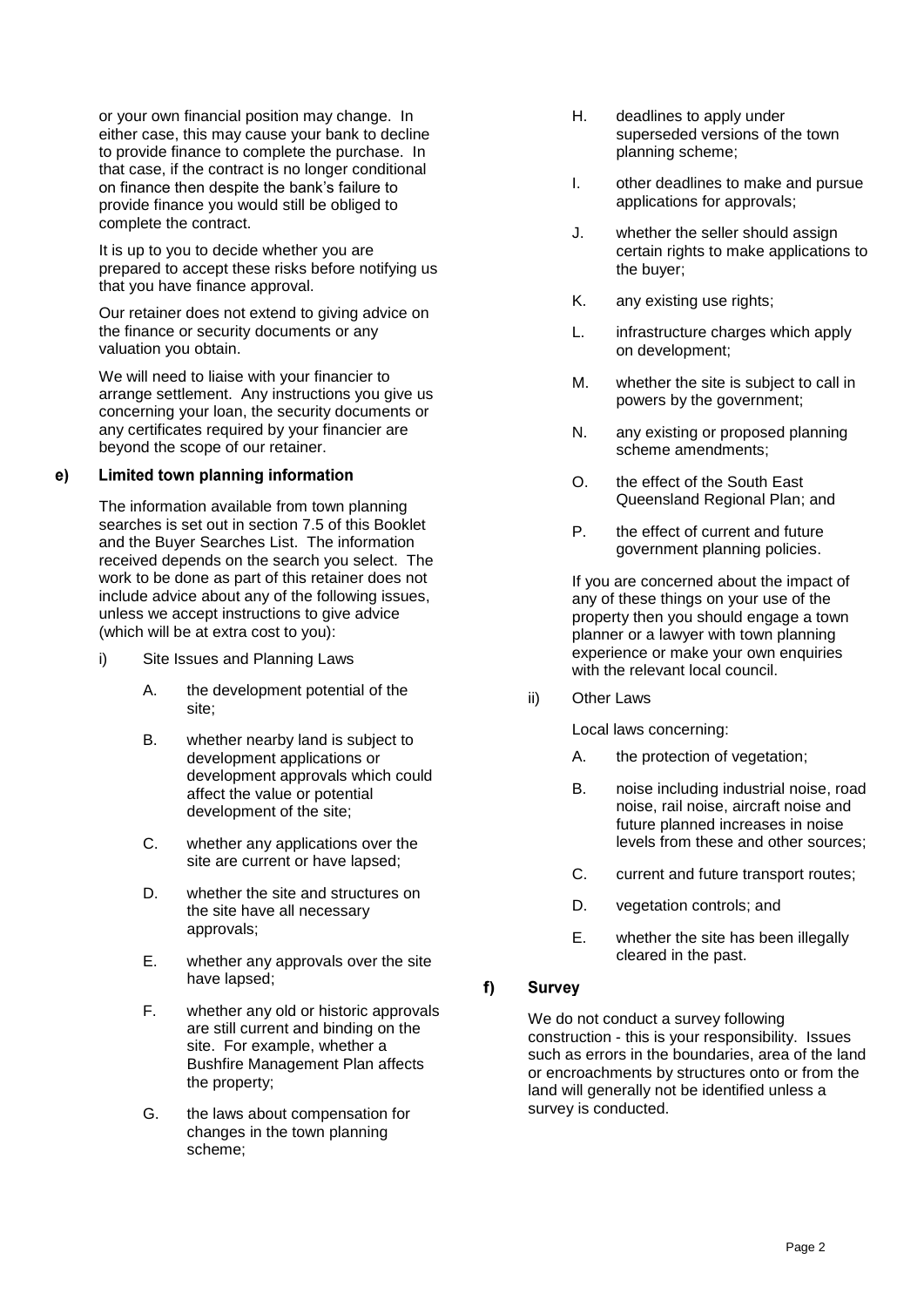In the case of waterfront land, a survey may also establish whether the boundaries of the land are affected by erosion. If land is beachfront land, in some cases the State government has the power to declare a right of public access over the beach area of your land despite private ownership. If that declaration is made, the public will be entitled to use that part of your beachfront land affected by the declaration and the State or local government may create conditions for how the affected land may be used (including by you).

The seller should disclose any existing declarations to you. However, if a declaration is made after settlement, there is no compensation available to you. While any declaration that is made must be registered in relation to the land, it may be important to establish whether erosion has resulted in the seashore affecting the boundaries of the land and whether circumstances exist which might lead to a declaration being made or which may have already given rise to a declaration that has not yet been registered. If you are aware of any of these circumstances, please inform us as soon as possible.

If you wish to satisfy yourself about these potential issues then you should engage a surveyor to survey the land or contact the relevant government agency to make further enquires as soon as possible. If the surveyor makes any observations you should contact us urgently.

#### $q)$ **Document Retention**

We may not retain documents from your purchase indefinitely. The timing of destruction will depend on authorities you may give us.

It is your responsibility to retain copies, and originals (where appropriate), of all correspondence and documentation for your purchase. This may be required for taxation, duties or other evidentiary purposes at a later date. For example, if the property is held as an investment at any time, your documentation may be required for Capital Gains Tax purposes.

#### **National Rental Affordability Scheme (NRAS)** h) lease or arrangement

We will not be providing advice on any NRAS lease related to your purchase as part of our retainer. NRAS arrangements are very complex in nature and require specialist legal advice. It is your responsibility to obtain NRAS advice and if you choose not to:

i) you may not be eligible for any benefits from the NRAS scheme;

- ii) the NRAS lease or arrangement may not be enforceable; or
- iii) you may suffer loss.

#### $\mathbf{i}$ **Consumer Guarantees**

In some circumstances where goods are being supplied as part of the sale, implied consumer guarantees may apply to those goods. Where applicable they cannot be contracted out of. Our retainer does not extend to providing advice on the applicability or effect of the consumer guarantees to your purchase.

#### $\mathbf{j}$ **Eligibility for grants and other schemes**

We will not be providing advice on the Great Start Grant or any other government grants as part of our retainer.

To find out if you are eligible for any grants you should contact your financier (if applicable) or visit the Queensland Office of State Revenue website (http://www.osr.qld.gov.au).

It is up to you to apply for the grants if you think they apply to you and we do not give any advice or reminders in relation to the grants.

If you are purchasing the property to develop it we do not give any advice on your future buyers' eligibility for any grants or concessions, unless that advice has been specifically requested and is included in our retainer.

#### k) Self managed superannuation fund (SMSF) advice

If the purchasing entity is an SMSF entity, you should seek the advice of your accountant about compliance with your SMSF's investment strategy and any other requirements. There are restrictions on how your SMSF may invest funds as well as restrictions on borrowing. The work to be done as part of this retainer does not include advice about those issues unless we accept instructions to give advice (which will be an extra cost to you).

#### $3<sub>1</sub>$ **CONTRACT TERMS AND RELATED ISSUES**

### <span id="page-4-0"></span>**3.1. Nature of Contract**

The lot you intend to buy will not exist at the time that you enter into the contract which makes this transaction different from the conveyance of an existing lot. You should be aware of the following:

a) The standard REIQ contract is generally unsuitable for the sale of Lots "off the plan" unless it is supplemented with special conditions. Advice regarding the form of contract that has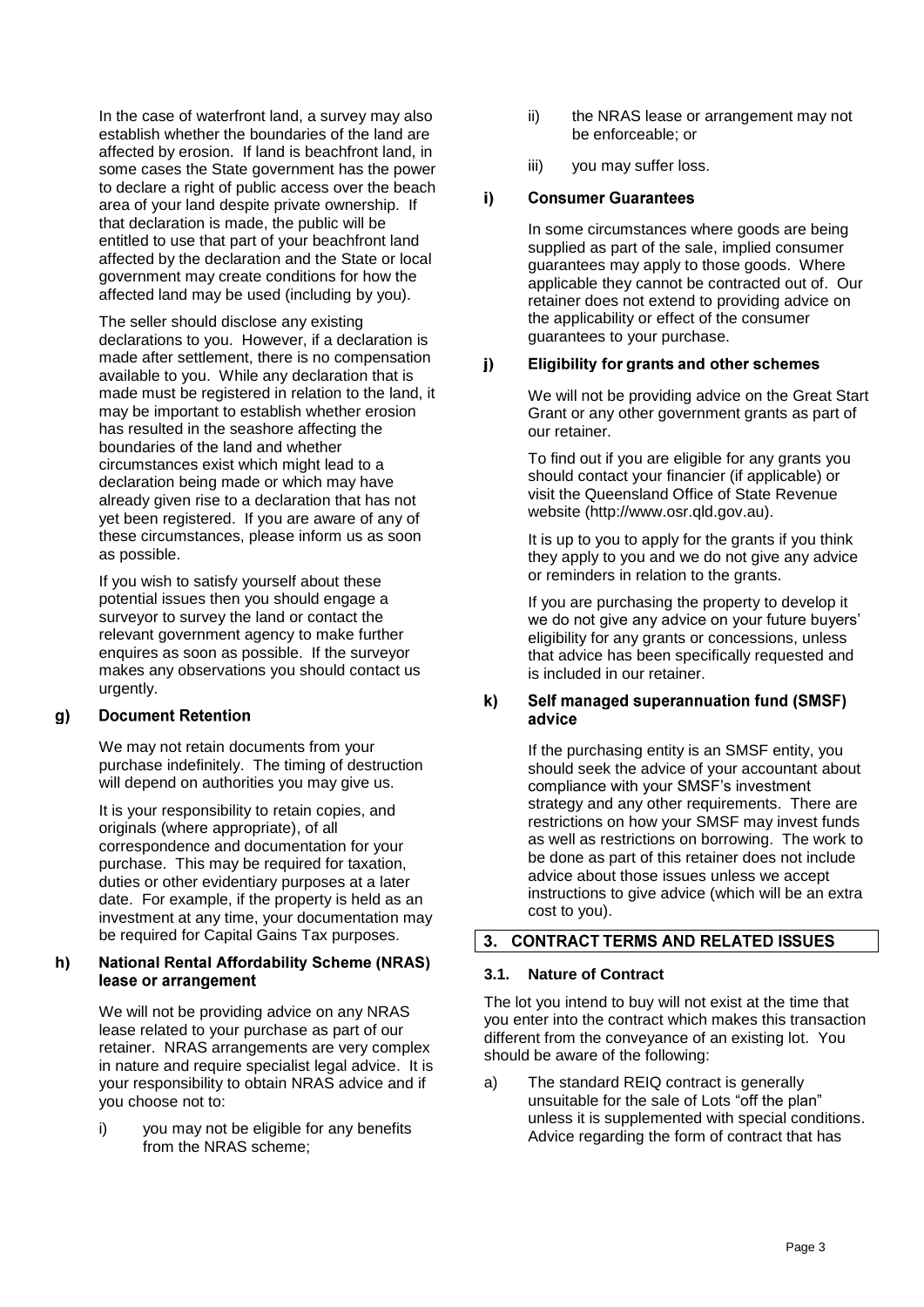been used appears in our Contract and Property Report.

- b) As the Lot has not yet been created, it is difficult at the point of entry into the contract to confirm any representations made to you about the Lot such as, for example, its area, location or view but if you are materially prejudiced by a change you may elect under the *Land Sales Act 1984* (Qld) to terminate the Contract.
- c) During the development of the project, circumstances may arise which require the seller to make changes to the lot.
- d) Under the contract, the seller usually gives limited warranties and reserves the right to make changes to deal with various issues that might arise and you agree to accept and not object to certain changes such as, for example, minor changes or changes that may not be minor but are authorised under the contract.
- e) You do have certain statutory rights but your rights are limited.
- f) Whether you have a right to terminate the contract if changes occur to the lot will generally depend on whether you have been materially prejudiced and we would need to have regard to the provisions of the contract and the disclosure material that was given to you.
- g) You are unlikely to be able to terminate the contract unless it can be shown that the lot (as established) is substantially different from that described in the contract.

### <span id="page-5-0"></span>**3.2. Form of contract**

There are no standard terms and conditions for an "off the plan" contract, although the contract will generally be prepared for and will be particular to the development. The main terms and conditions of the contract will be summarised in our Contract and Property Report.

You should read your contract in detail.

While it may be possible to seek to limit the risks associated with buying a lot "off the plan" by requesting amendments to the contract (assuming you have not yet entered into the contract), the seller may be reluctant to make changes to the contract in the interests of maintaining a consistent approach with all buyers and to preserve flexibility to deal with issues arising during the development and construction of the project.

### <span id="page-5-1"></span>**3.3. Time essential**

Unless we tell you otherwise, time is of the essence of the contract. This is a legal term that means you must perform your obligations strictly by 5:00pm (or other time specified) on the due date. For example, you must be able to settle on the settlement date; otherwise the seller may either terminate or seek to enforce the contract. In both cases, the seller may claim compensation from you.

# <span id="page-5-2"></span>**3.4. Deposit**

Payment of the deposit is a sign of your intention to proceed with the contract. If the contract becomes unconditional and you later default under the contract then the seller may be entitled to forfeit the deposit and sue you for damages.

An "off-the-plan" contract may provide for a deposit of up to 20% of the purchase price to be paid without offending the law against penalties. This is different to the position that generally applies to the sale of existing lots where a deposit or more than 10% of the purchase price is likely to be considered a penalty and the seller may be prevented from forfeiting the deposit. In addition, a deposit of 20% under an off-the-plan contract will not have the effect of making the contract an instalment contract. Please see paragraph [7.16](#page-13-2) for more information.

The stakeholder (who must be a solicitor or real estate agent) holds the deposit in trust until completion upon which it will be paid to the seller (usually less the agent's commission) unless there is a default or termination. If you were to terminate for valid reasons in accordance with the contract, then the deposit would be repayable to you.

If the deposit is not paid on time or you are otherwise in fundamental breach of the contract the seller may be entitled to terminate the contract and forfeit the deposit and either sue you for damages or seek an order from the court that you specifically perform the contract, or both. If the seller is obliged to pay GST then GST will be payable on the forfeited deposit. The seller may also be able to claim damages.

### <span id="page-5-3"></span>**3.5. Finance**

If the contract is subject to finance, you must take reasonable steps to obtain finance approval by the approval date. You must provide us with a copy of your letter from your financier confirming your finance approval or otherwise before we are expected to notify the seller as to whether you have obtained finance or not.

Once notice of finance approval is given to the seller under the contract, it cannot be withdrawn. You should however be aware that most financial institutions will reserve the right to withdraw finance approval at any time prior to settlement for any number of reasons. It is important that you consider very carefully any conditions attaching to a finance approval and your ability to satisfy all requirements (now and up to settlement) relevant to the advance of funds before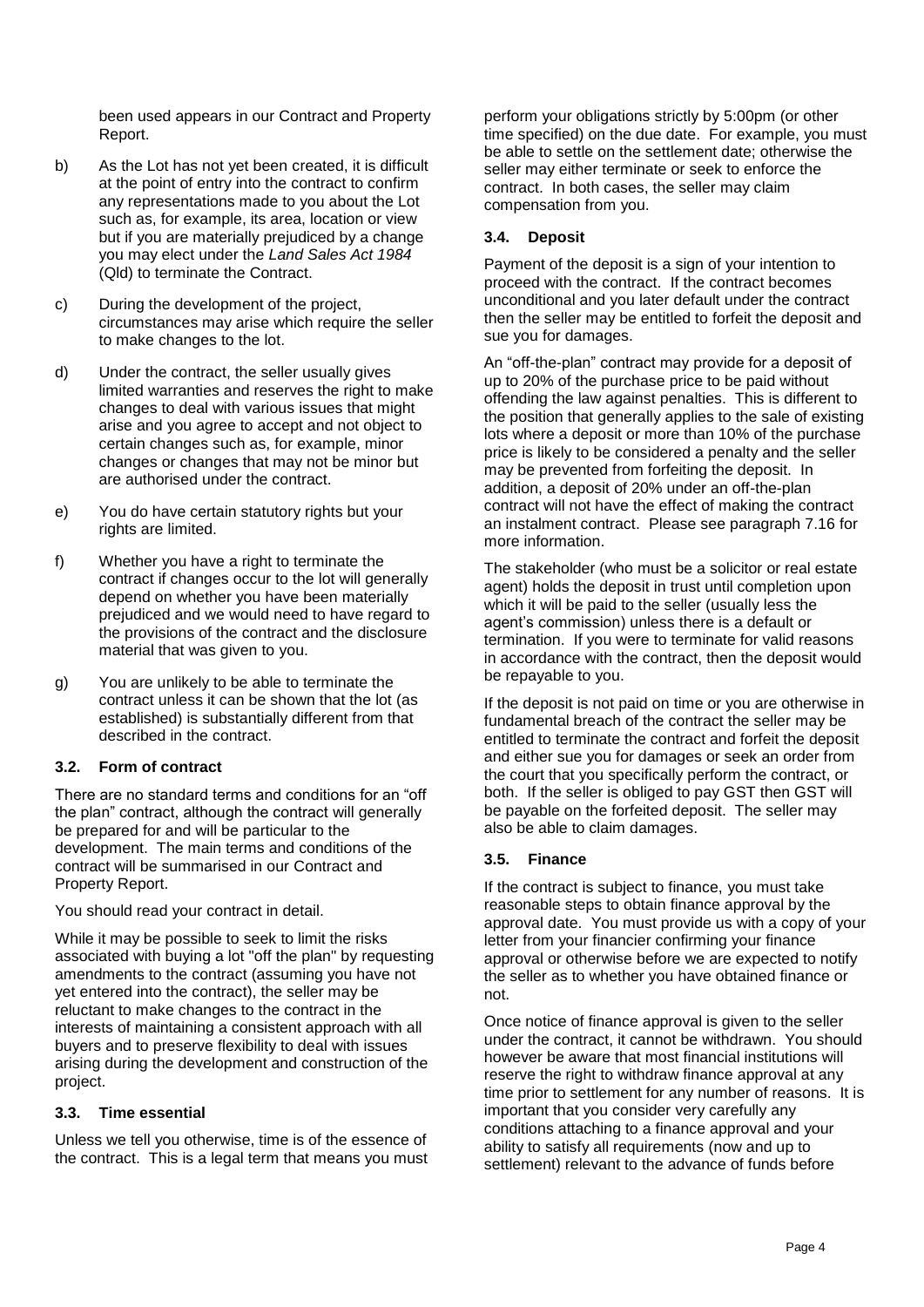instructing us to give any notice about finance under the contract.

We will need to notify the seller as to whether you have an approval on or before 5:00pm on the finance date. If you do not have written finance approval from your financier, we can (on your behalf) seek an extension of time for finance. An extension is not guaranteed and there is a risk that your request may be declined. Alternatively, you may instruct us to waive the benefit of your finance clause. However, waiving the condition means you are bound to complete the contract regardless of whether your financier approves finance or the finance terms are satisfactory. (This will not affect any other rights you may have to terminate the contract.) If we do not notify the seller that finance is approved or that the condition is waived by this time then either party can terminate the contract.

When advising us of the satisfaction or otherwise of this condition you should notify us in enough time so that we are able to prepare and give the requisite notice under the contract in time to protect your interests.

### <span id="page-6-0"></span>**3.6. Settlement Funds**

If you are not borrowing all of the funds required for settlement, you are responsible for providing the balance amount as cleared funds. You may be able to make arrangements to either:

- a) transfer the funds to your financier (if your financier is willing to accept additional funds from you), and instruct your financier to attend at settlement with all the settlement money;
- b) provide us with bank cheques as instructed by the seller. You will need to ask us about the exact cheque details; or
- c) deposit the funds to our trust account as cleared funds at least one day before the day of settlement. Note that an ordinary bank transfer is not cleared funds and we cannot draw on those funds. The amount needs to be deposited in cleared funds by:
	- i) telegraphic transfer; or
	- ii) RTGS.

If you need to do this, please contact us as soon as possible as we will need to discuss timing issues and we will need to provide our trust account details to you.

You need to liaise with your financier and with us to ensure that logistically all settlement funds and any other payments you need make at or before settlement are available when required. This includes ensuring that any deposits to our trust account are cleared with sufficient time for us to arrange for cheques to be drawn and made available at the place nominated for settlement.

Please note that if all the required cheques are not available at settlement in the correct amounts, payee names and form of cheque then we may not be able to settle which may place you in breach of the contract entitling the seller to terminate the contract, keep the deposit and sue you for compensation.

# <span id="page-6-1"></span>**3.7. Fraud, Identity Theft and Hacking**

There has been a recent increase in the number of attempted frauds relating to real estate.

It is essential to the conveyancing process that you provide us with a range of private information. Much of that information can be obtained by fraudsters and identity thieves from publicly available records or by hacking, phishing or trolling through unsecure email transmissions.

Parties to a conveyance are targeted as the conveyancing process often requires the transfer of large quantities of money.

We will take efforts, such as obtaining personal identification from you, to assist to minimise the risk that fraud is committed.

We recommend that you should also take efforts to minimise the risk that your personal information is fraudulently obtained by being cautious about all communication. Steps could include:

- a) verify that all requests for transfers of money have been legitimately requested by our law practice or your bank - despite how legitimate the request may appear;
- b) do not transfer any money to any account other than our trust account (at our request – details of which are in the To-Do List) or to your existing bank or mortgage accounts (at your bank's request) – without first verifying with us that the transfer is necessary for your transaction;
- c) if you are contacted by someone you don't immediately personally recognise representing themselves to be from our law practice, your bank or somehow linked to the transaction, ask the representative some historical questions about the transaction that you can be certain will verify that they are who they say they are;
- d) try to avoid at all costs sending personal and sensitive information such as bank account numbers via email; and
- e) where instructions are requested or advice is provided via email, independently confirm them by another form of communication.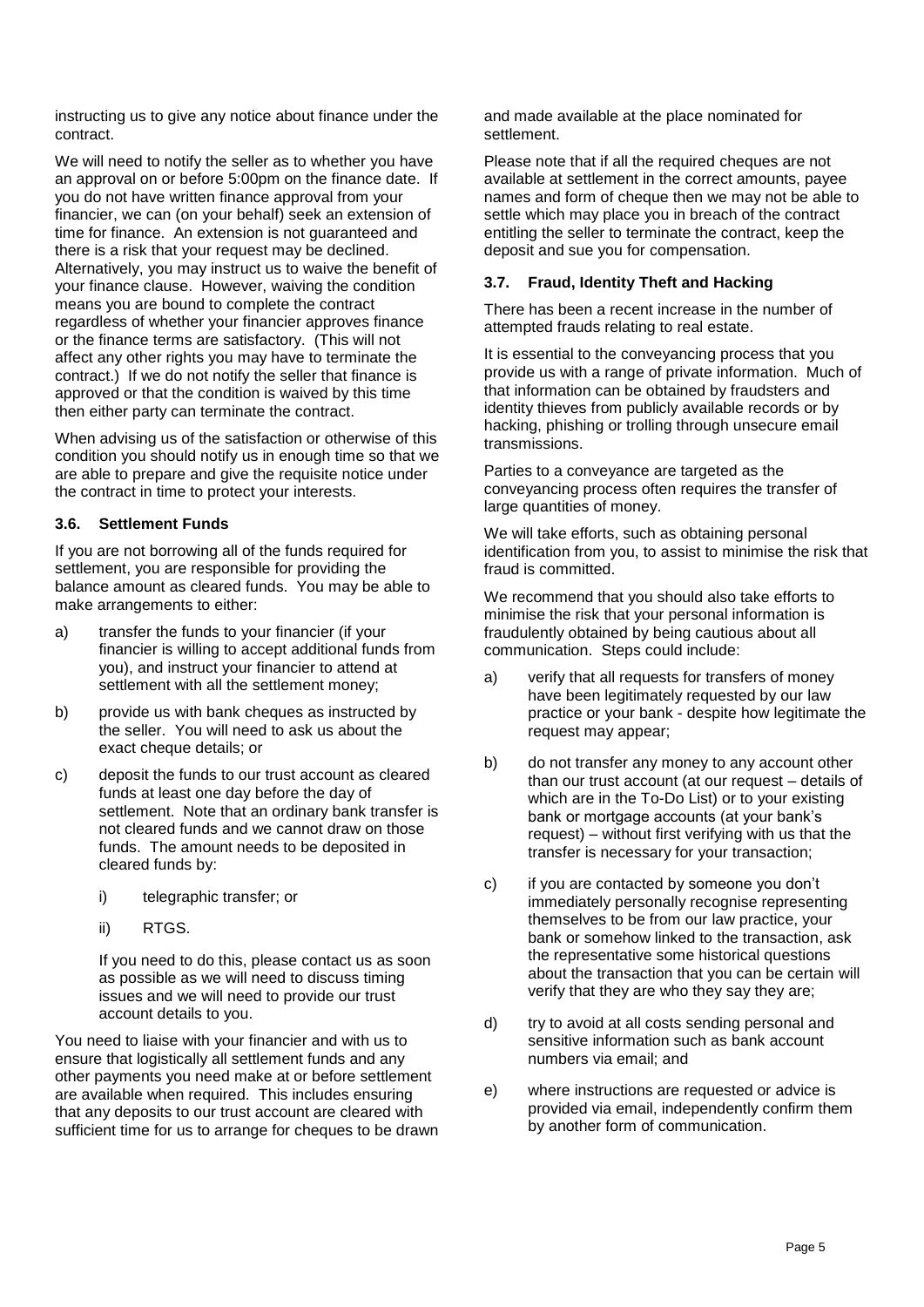#### **INSURANCE** 4.

### <span id="page-7-0"></span>**4.1. Risk**

In our Contract and Property Report, we will outline how the contract deals with risk between the parties.

Subject to the provisions of the contract, the property will usually be at your risk from the settlement date.

#### <span id="page-7-1"></span>**4.2. Your insurance**

When acquiring vacant land, it is prudent to take out public liability insurance.

If you are obtaining finance, your financier will need to be noted on the policy as first mortgagee.

#### HOW DOES THE PROPERTY OCCUPATIONS 5. ACT 2014 (POA) AFFECT THE CONTRACT?

#### <span id="page-7-2"></span>**5.1. Application of POA**

POA contains provisions relating to the sale of residential property. Those provisions apply to contracts for the sale of property that is used, or is intended to be used, for residential purposes but will not apply to a contract:

- a) for the sale of property where the property is used primarily for the purposes of industry, commerce or primary production;
- b) formed on a sale by auction (directly on the fall of the hammer by outcry or directly at the end of another similar type of competition for purchase);
- c) entered into, no later than 5.00pm on the second clear business day after the property was passed in at auction with a registered bidder for the auction;
- d) formed because of the exercise of an option granted under an earlier agreement if the parties to the contract are the same as the parties to the earlier agreement;
- e) where the buyer is a publicly listed corporation or a subsidiary of a publicly listed corporation or where the buyer is the State or a statutory body or where the buyer is purchasing at least three lots at the same time (even if under separate contracts).

### <span id="page-7-3"></span>**5.2. Cooling off Period**

If POA applies, you may be entitled to a five business day cooling off period.

The cooling off period starts on the day you receive from the seller or the seller's agent a copy of the contract signed by both parties or, if that day is not a business day, then on the next business day. If the seller signed the contract before you did, the cooling off period starts on the day that you signed the contract

and communicated your acceptance of the seller's offer to the seller.

The cooling off period ends at 5:00pm on the 5th business day.

You are entitled to terminate the contract during the cooling off period. If you exercise that right, the seller may retain a penalty of 0.25% of the purchase price from the deposit paid under the contract. The balance of the deposit (if any) must be refunded to you within 14 days after the termination.

If you terminate the contract and later decide you would like to purchase the property, there is a risk that the seller will not be willing to enter another contract with you.

If you decide to terminate the contract during the cooling off period you should tell us as soon as possible so we have time to give notice before the period ends.

You may shorten the cooling off period or waive the benefit of it entirely by giving written notice to the seller of the shortening or the waiver. It is up to you whether you wish to do this.

### <span id="page-7-4"></span>**5.3. Particular words to be included in contract**

If POA applies, the seller is required to ensure that when the seller first gives you the proposed contract for signing, the contract contains a conspicuously written note (immediately above and on the same page where you sign to indicate your intention to be bound by the contract) which draws your attention to the cooling off period and the termination penalty that applies if you terminate the contract during the cooling off period. It must also include a recommendation that you obtain an independent property valuation and independent legal advice before signing the contract.

If the required statement is not included in the contract, the seller or the seller's agent may have committed an offence under POA and be liable to a fine. Please note that any non-compliance will not affect the validity of the contract or give you a right of termination.

### <span id="page-7-5"></span>**5.4. Valuation**

The note to be included in the contract recommends that you obtain an independent valuation of the property. We endorse this recommendation. We do not provide valuation advice and the price is something you need to satisfy yourself about. The contract is not conditional on a valuation. If you do not want to proceed until you have a valuation, you will have to obtain the valuation before entering the contract or expiry of the cooling off period.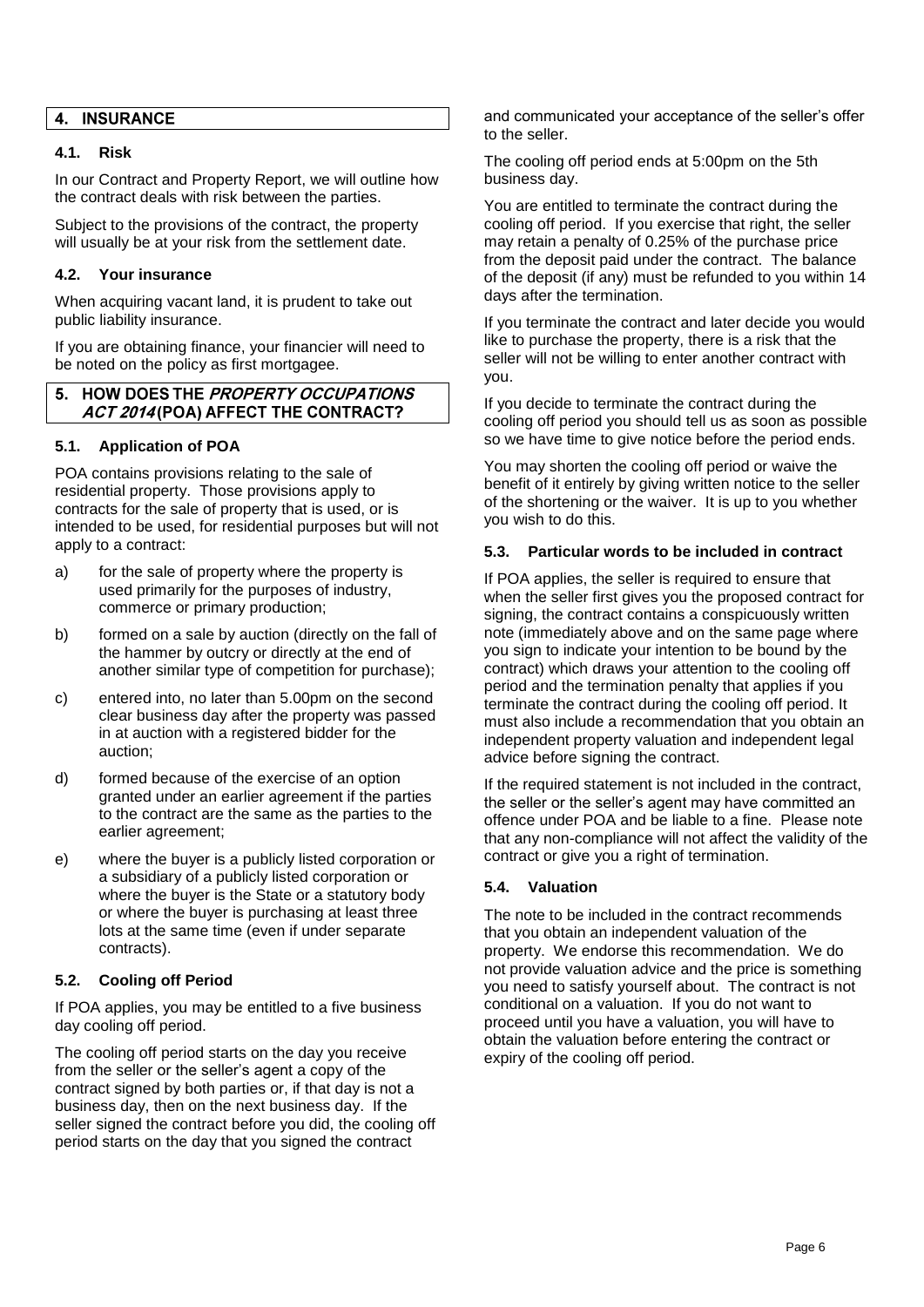#### HOW DOES THE LAND SALES ACT 1984 6. (LSA) AFFECT THE CONTRACT?

### <span id="page-8-0"></span>**6.1. Sunset date**

An off-the-plan contract will usually contain a sunset date which is the date by which settlement must have occurred. The contract will generally stipulate that if settlement has not occurred by the sunset date, either party may terminate the contract.

Under the LSA, if settlement of the contract has not occurred within 18 months after the date you enter into the contract, you will be able to terminate the contract.

Our Contract and Property Report will set out details of how the contract deals with the sunset date.

# <span id="page-8-1"></span>**6.2. Settlement date**

Our Contract and Property Report will set out details of how the contract deals with the settlement date.

# <span id="page-8-2"></span>**6.3. Seller disclosure obligations**

Before a buyer enters into a contract for the sale of an "off the plan" lot, the seller must give the buyer:

- a) a disclosure plan and disclosure statement for the lot; or
- b) a copy of the plan of survey for the lot that has been approved by the relevant local government.

### <span id="page-8-3"></span>**6.4. Disclosure Plan**

A disclosure plan must be prepared by a cadastral surveyor and must be substantially complete. The plan must contain the following particulars:

#### a) **for a proposed lot to be created by a standard format plan:**

- i) the proposed number of the lot;
- ii) the total area of the lot:
- iii) a description of the dimensions of the lot and bearings and distances;
- iv) identification of the proposed orientation of the lot by reference to north;
- v) if there is operational work for the lot:
	- A. contour maps of the lot showing the surface contours, with appropriate contour intervals, as at the completion of the work;
	- B. the location and height of any retaining walls that are part of the work and the height of the retaining walls (and if it varies, the lowest and

highest points and an average height);

- C. information about any fill that is part of the work, including the depth of the fill, whether compaction of the fill will be done in accordance with the relevant Australian Standard (and if not, the nature of departure from the Standard) and the level of inspection and testing services carried out and compaction rates; and
- vi) if there is no operational work for the lot, contour maps of the lot showing the existing surface contours, with appropriate contour intervals.

#### b) **for a proposed lot to be created by a volumetric format plan:**

- i) the proposed number of the lot;
- ii) an isometric representation of the lot;
- iii) the area of the projected footprint of the lot;
- iv) the level of the ground surface in approximate values for illustrating the location of the lot in relation to that level;
- v) identification of the proposed orientation of the lot by reference to north; and
- vi) if the lot is proposed to contain a building or to be located in a building, the floor level on which the lot is proposed to be located.

### <span id="page-8-4"></span>**6.5. Content of Disclosure Statement**

The disclosure statement must be signed by the seller and state the following:

- a) that the seller has given the buyer a disclosure plan for the lot;
- b) whether a development approval has been granted for reconfiguring (ie, subdividing) an existing lot to create the proposed lot or any operational work for the proposed lot;
- c) that the seller must settle the contract no later than 18 months after the buyer enters into the contract; and
- d) that the seller must give the buyer a copy of the registered survey plan and a statement by a cadastral surveyor to the effect that there are no difference between the registered survey plan and the disclosure plan for the lot given to the buyer.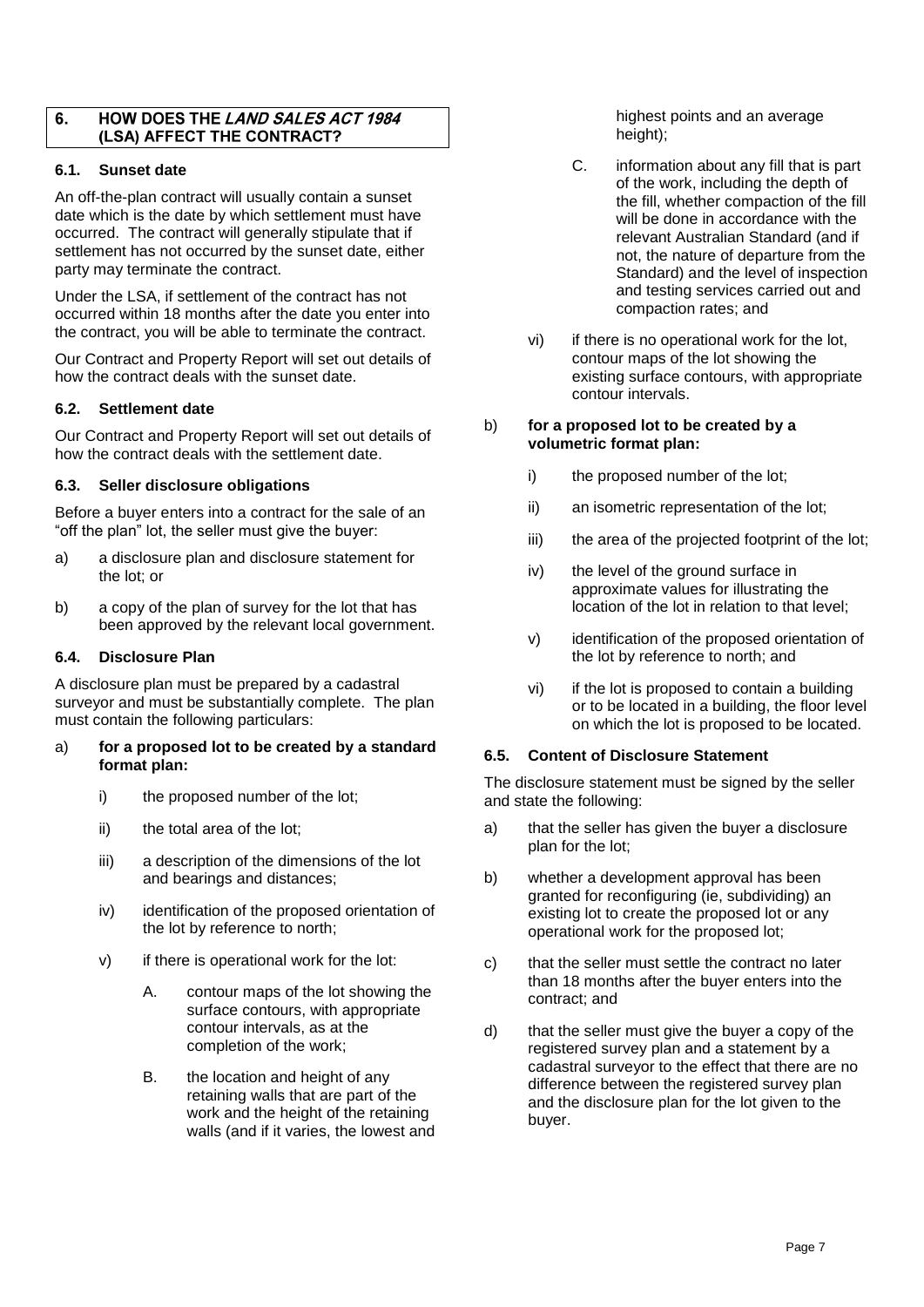# <span id="page-9-0"></span>**6.6. Termination rights**

You may be entitled to terminate the contract in the following situations:

#### Seller's failure to deliver disclosure plan or  $a)$ statement - LSA s.10(3)

If, before you enter into the contract, the seller does not deliver a disclosure plan and disclosure statement or a copy of the plan of survey approved by the relevant local government, you may terminate the contract before the contract is settled.

#### b) Further statement - LSA s.13(4)

If the seller becomes aware of any information contained in the disclosure plan that is inaccurate the seller must give to the buyer a further statement rectifying the inaccuracies in the disclosure plan at least 21 days before the contract is settled.

The statement must explain, in plain English, the differences between the information in the disclosure plan and the information in the further statement. The statement must be signed by the seller and prepared by a cadastral surveyor.

You may terminate the contract before it settles by giving notice to the seller within 21 days after the seller provides the further disclosure statement if you would be materially prejudiced, if compelled to complete the contract, given the extent to which the disclosure plan was or has become inaccurate.

If the seller does not comply with its obligation to deliver a further statement, you may terminate the contract before it settles by giving notice to the seller if you would be materially prejudiced, if compelled to complete the contract, give the extent to which the disclosure plan was or has become inaccurate.

#### Settlement does not occur within particular C) period - LSA s14

As noted above, under the LSA, settlement must occur by the date that is 18 months after you enter into the contract or you will be able to terminate the contract.

If you think you have a right to terminate under any of the above sections and wish to exercise that right please contact us immediately.

### 7. IMPORTANT CONTRACTUAL INFORMATION FOR YOU TO CONSIDER

# <span id="page-9-1"></span>**7.1. Searches and Seller's disclosure**

Generally, the property is sold free from encumbrances except those disclosed in the contract. In addition,

there are certain statutory warranties which apply and the seller may make certain warranties in the contract regarding the condition of the property.

We will need to undertake various searches immediately following registration of the plan creating the lot to establish whether the seller has complied with its disclosure obligations and that the warranties are correct. In the event of any adverse results we will advise what rights you have in relation to those matters. Unless you instruct us otherwise, we will undertake all necessary searches immediately following receipt of notice that the plan creating the lot has registered so that we can protect your interests.

Note that despite undertaking certain inquiries which may reveal adverse impacts on the property, you will not be able to terminate the contract in all cases. If searches do reveal unsatisfactory results we suggest you instruct us to give you specific advice about your contractual rights and any remedies that you may have. The advice to you will depend on the nature of the unsatisfactory search result and your particular contract. For example, the discovery of unapproved structures, non-compliant swimming pool fencing and flooding do not give you a right of termination or a right of compensation from the seller. Despite this, searches are still undertaken so that you well informed of the condition of the property.

# <span id="page-9-2"></span>**7.2. Purchasing Entity/Tenancy**

If any of the following apply:

a) There is more than one buyer:

Please advise in the Questionnaire whether you intend to purchase the property as joint tenants or tenants in common (and, if so, in what proportions) as we will need to specify this on the transfer documents.

The effect of **joint tenancy** ownership is that on the death of one owner their share in the land passes to the surviving joint tenants despite any provision in a will.

If you purchase as **tenants in common** then on the death of a co-owner the share in the property of that co-owner will pass in accordance with the will of that co-owner or in accordance with the laws of intestacy if the co-owner does not have a valid will.

Joint tenants can at any time give a notice to their co-owners which severs their interest from the joint tenancy. A joint tenant who gives such a notice will then hold their share as a tenant in common with any other co-owners remaining as joint tenants between them (if more than one).

b) You are purchasing the property for investment purposes and the contract has not yet been entered into: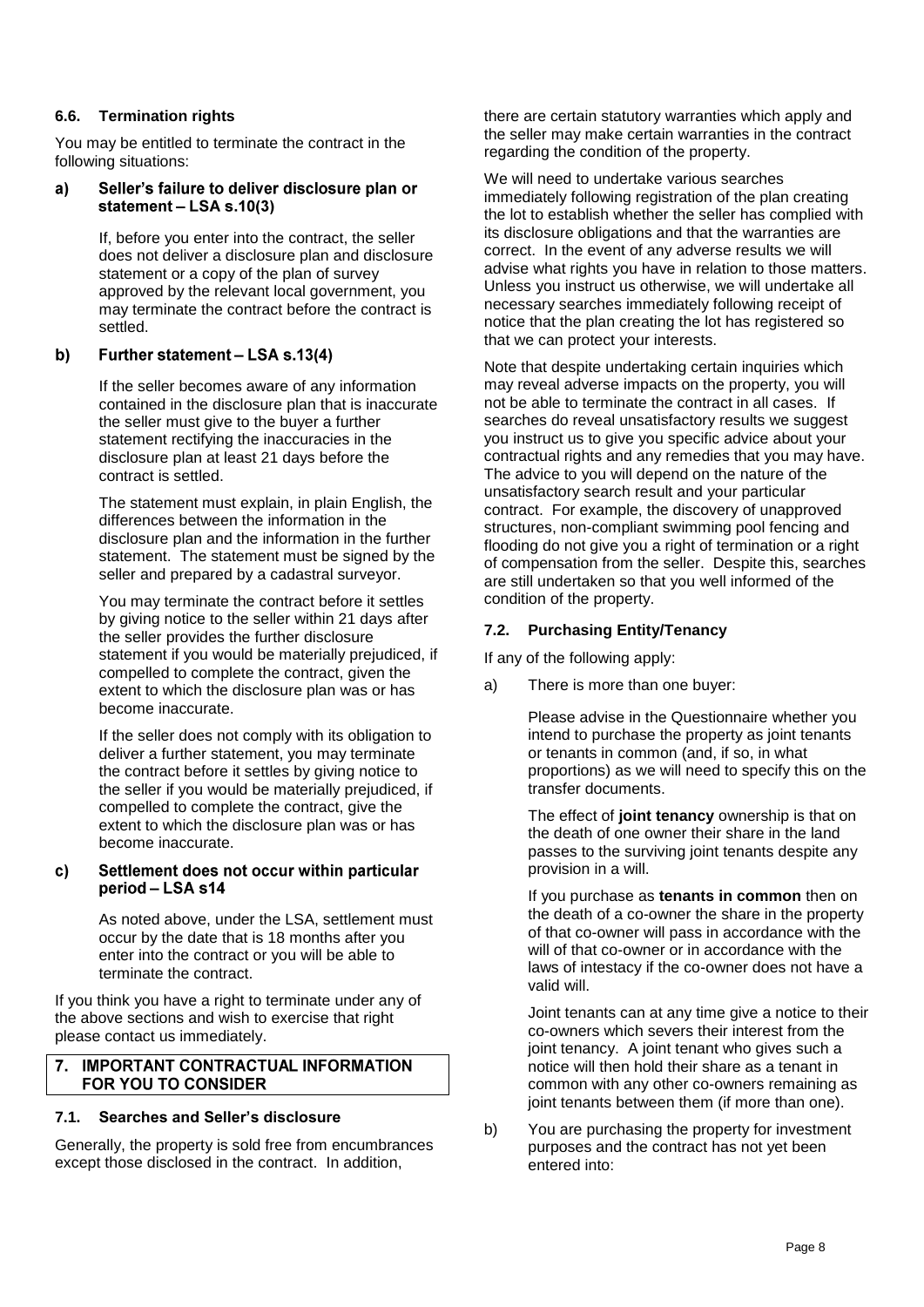We recommend that you seek advice from an accountant or financial advisor on the best purchasing and borrowing entity for you taking into account your financial circumstances and financial planning requirements (for example:

- i) whether to purchase (and borrow funds) as an individual, company, corporate trustee or other entity such as a self-managed superannuation fund;
- ii) tax implications and structuring; and
- iii) land tax and other holding costs).

# <span id="page-10-0"></span>**7.3. Foreign ownership**

If you are a foreign person or are a trustee of a foreign trust:

- a) you may need to obtain the consent of the Foreign Investment Review Board under the *Foreign Acquisition and Takeovers Act 1975*; and
- b) you may need to notify the Department of Natural Resources and Mines under the *Foreign Ownership of Land Register Act 1988*.

Please call us if you think this applies to you.

Failure to obtain the relevant approvals may result in a forced sale and substantial penalties being imposed.

# <span id="page-10-1"></span>**7.4. Present Use**

For a residential subdivision, the development will usually require an approval for a reconfiguration.

Following registration of the plan, it is prudent to obtain a standard town planning certificate to confirm whether a relevant approval was obtained and the terms of that approval. Our recommendation about a town planning certificate appears below.

### <span id="page-10-2"></span>**7.5. Town planning certificates**

There are 3 types of planning and development certificates which can be obtained from the local authority. The information these searches disclose and their relative cost are set out in the Buyers Searches List:

#### Limited Certificate - (takes approximately 12  $a)$ business davs)

A limited planning and development certificate provides:

- i) information as to the town plan area or zone in which the property is located; and
- ii) by reference to the plan, a description of the planning scheme provisions applying to the property.

Limited certificates do not tell you whether the existing use is lawful or whether any conditions for the use of the property have been complied with. This certificate reveals the designated zone of the land and any other restrictions on the use of land in the zone. For example, if the property is in a Demolition Control Precinct or subject to character housing or other development codes of general application to the area.

#### $b)$ **Standard Certificate - (takes approximately 12)** business days)

A standard planning and development certificate provides:

- i) the same information as in a limited certificate; and
- ii) a copy of every decision notice or negotiated decision notice for a development approval that has not lapsed, which has been issued by the local authority for the property.

By looking at the existing use of the property, the local authority area or zone for the property and the approvals that have been obtained for the property it is possible to ascertain if the property is capable of being lawfully used for its existing use or for other uses.

The certificate does not identify whether the conditions of any approval have been complied with.

#### $c)$ **Full Certificate - (takes approximately 30** business days)

A full planning and development certificate provides:

- i) the same information in a limited certificate and standard certificate; and
- ii) if there is currently in force for the property a development approval containing conditions (including conditions about the carrying out of works or the payment of money), a statement about the fulfilment or non-fulfilment of each condition.

The full certificate is more expensive as a town planning officer from the local authority needs to inspect the property and go through conditions of approval to identify those which have been complied with and those which have not.

#### $\mathbf{d}$ **Recommendation on Town Planning Certificates**

For vacant land, a limited certificate will generally be adequate unless you intend to develop the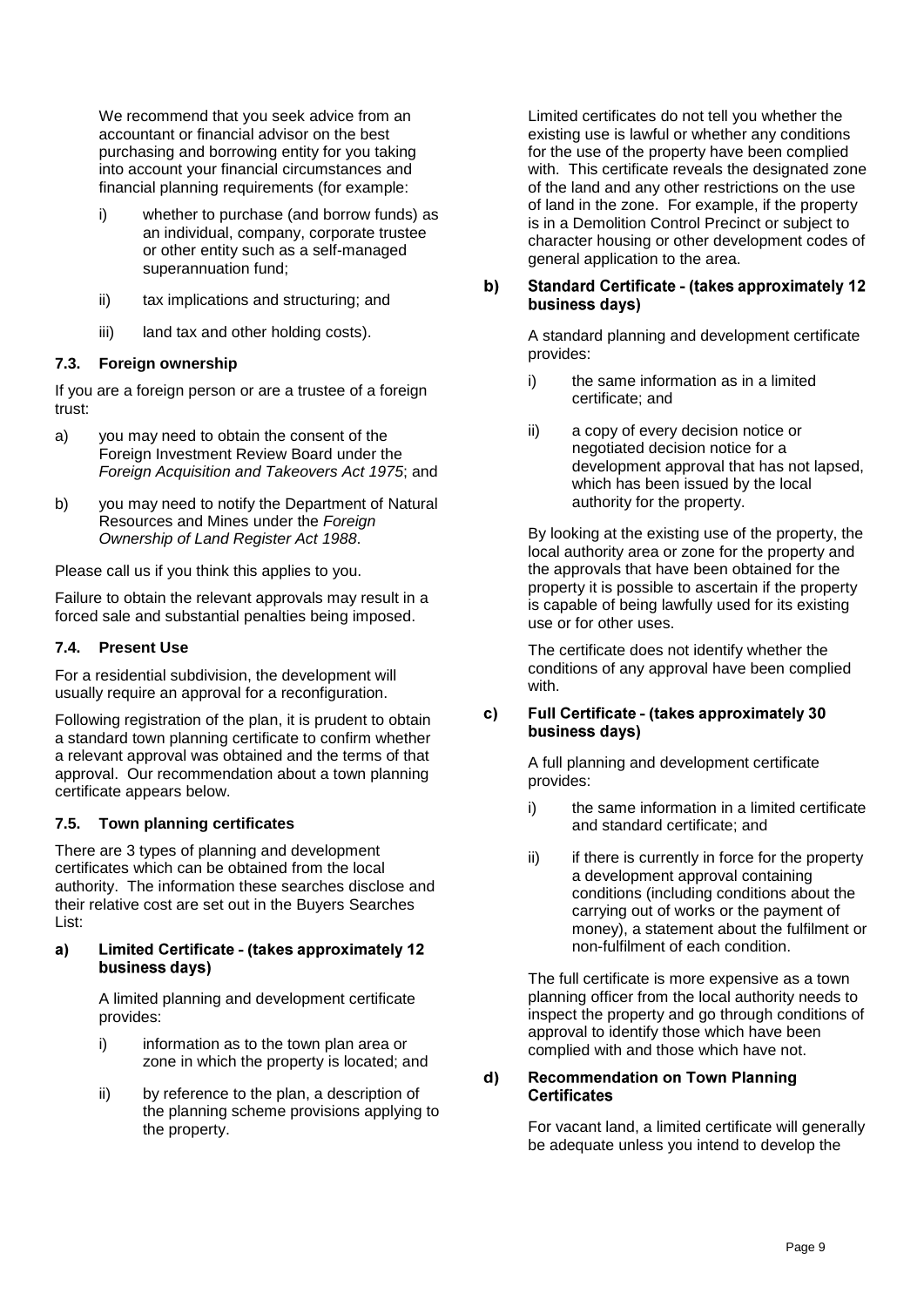property when you may require a standard or full certificate.

Despite the above, we recommend you instruct us to obtain a standard certificate. If you do not obtain a standard certificate the risk is that you may not be able to establish that the use is lawful. In addition, information about some local government charges that may apply to the property (such as infrastructure charges) is only available by obtaining a standard (or a full) certificate. A local government approval for a reconfiguration or subdivision will often include conditions requiring the payment of charges for the use or upgrading of infrastructure. If the seller does not pay any relevant charges attaching to the property you are buying, you may become responsible for their payment.

We recommend, at the very least, that you instruct us to obtain a limited certificate.

The only sure way of knowing whether the conditions of the approval have been complied with is to obtain a full certificate. Obtaining a full certificate is costly and takes considerable time to obtain (you may not necessarily receive the certificate by settlement even if ordered immediately). The certificate is legally binding on council and the search may discover noncompliance issues that the other town planning certificates will not. If you intend to develop the property or are particularly concerned with compliance with all approvals (and your settlement date is sufficiently far enough away to allow the results to be obtained in time) it can be beneficial. If you require a full certificate please contact us as soon as possible.

### <span id="page-11-0"></span>**7.6. Future Use**

If you have any plans, after settlement, to change the use of the property or to construct any improvements on the property in the future, it is your responsibility to investigate what approvals you require from the local or other authorities. This is not part of our retainer.

### <span id="page-11-1"></span>**7.7. Environmental Protection**

The *Environmental Protection Act 1994* (**EPA**) requires that the seller makes a specific disclosure before entering into an agreement with you if any of the following are applicable to the lot or the land out of which the lot will be created:

- a) it is listed on the Contaminated Land Register or Environmental Management Register;
- b) it is the subject of a notice or evaluation under the EPA (generally about possible contamination or notifiable activities such as underground fuel storage); or

c) a magistrate has issued an order for an authorised person to enter the land to conduct an investigation or to carry out work.

If any of these apply and the seller does not give disclosure before you enter the contract then you may terminate the contract before the earlier of settlement or possession. If the seller has not complied with these disclosure obligations, the seller may still give disclosure after the contract has been entered into, but in that case you will be given a period of 21 days after the seller's disclosure to terminate the contract. If you do not terminate in that time you will lose the right of termination. Given the limited time period available for termination, it is important that you contact us promptly if you receive a notice from the seller to remedy a failure to comply with its disclosure obligations.

If you terminate the contract because of the seller's failure to make relevant disclosure, all money paid by you under the contract must be refunded.

The searches we undertake only identify land on the Contaminated Land Register or the Environmental Management Register but not notices and orders. If you think the land from which the lot is to be created may be contaminated, consider that the prior or current use of the land might contribute to any contamination issues or think that any notices or orders may affect the land, please contact us immediately so that we can take the steps necessary to address the issue.

### <span id="page-11-2"></span>**7.8. Administrative Advices**

Administrative advices may reveal interests on title impacting on the land that require disclosure by the seller such as heritage listing or agreements, coastal protection notices, nature conservation orders or vegetation clearing offences.

An administrative advice on title may note that the land is declared acquisition land under the *Queensland Reconstruction Authority Act 2011* (Qld) and the following would apply:

- a) the owner is not able to sell the land other than to the authority; and
- b) if the owner does want to sell the land the authority must acquire it.

If at the contract date the land is declared to be acquisition land and disclosure has not been made in the contract then you may be entitled to terminate the contract by giving notice no later than 2 Business Days before the settlement date.

If a coastal protection or tidal works notice is given under the *Coastal Protection and Management Act 1995* (Qld), this should appear as an administrative advice. If you buy land with this on title, then the contract may be of no effect unless the seller has given you written advice of the undischarged notice not less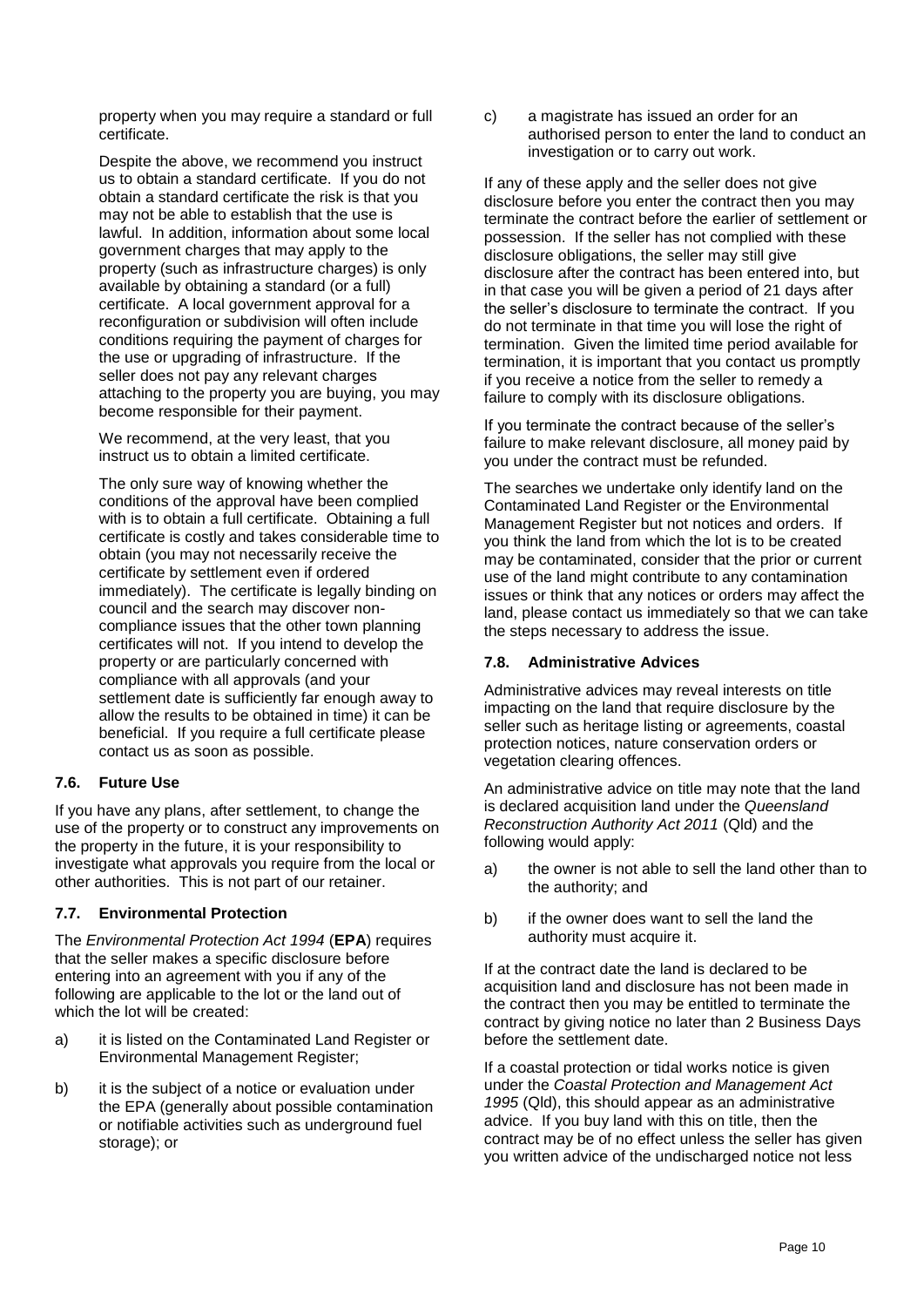than 14 days before settlement, or if settlement is less than 14 days after the date of the contract, at or before entering the contract.

Your rights for any administrative advice, including termination rights, may depend on the administrative advice and the extent of disclosure.

# <span id="page-12-0"></span>**7.9. Particular issues of concern**

If there are matters regarding the property of particular concern or importance to you or your financier then you should discuss this with us so that we can determine whether a special condition is required and appropriate investigations can be made. For example:

- a) is the purchase to be subject to sale of buyer's existing property?
- b) is payment of deposit by insurance bond or bank guarantee?
- c) rights of termination if particular searches are adverse for example, if an existing or proposed tunnel or abandoned mines are discovered beneath the property.

### <span id="page-12-1"></span>**7.10. Land Tax**

Land tax is potentially payable if the unimproved value of all land owned by you as at midnight on 30 June in each year meets the statutory threshold amount. Generally there are exemptions for your private residence. If the seller has any outstanding land tax liability in respect of the property then this will need to be taken into account in determining the settlement figures. There may need to be a settlement retention for unpaid land tax although in off the plan contracts, this right is not often given and instead you must rely on the seller's undertaking to pay land tax for the current land tax year. Following settlement you will be responsible for receiving any land tax assessments, checking the correctness of them and payment.

After settlement, you will be responsible for dealing with any land tax assessments, checking their accuracy (including your entitlement to any deduction or concession) and attending to payment of them.

#### <span id="page-12-2"></span>**7.11. Physical limitations, government intervention and operational issues affecting the land**

Unless you specifically instruct us to do so or unless the information is provided in the results from our standard searches, our retainer does not include advice about any of the following issues: whether the land is subject to laws about acid sulphate soils, whether there are agricultural land protection laws affecting the site or nearby land, air pollution, animal conservation laws over the site including current or proposed future wildlife corridors, bushfire control laws, whether the site is subject to commonwealth government environmental laws, laws about potential acquisition of part or all of the

site by government or quasi government entities. whether the site or nearby land is contaminated or potentially contaminated, ability for the site to treat effluent, impacts on the site from current or future extractive resource developments including existing or possible future road haul routes, flooding from storm surge, overland flow or other sources, foul water drainage, storm water drainage pipes, sewerage pipes whether existing or proposed, whether you have any rights in negligence or contract or any other basis against an approving or acquiring authority, service connections to the site by services such as sewerage, water, power, telephone, internet or gas, whether the site is subject to land slip on or steep slopes, any laws relating to waste management and the use of the site for waste management activities, the availability of waste collection services for the site, water courses and underground water sources on the site and their effect on the usability of the site.

If you have any particular concerns relating to any of these matters then you should contact us.

# <span id="page-12-3"></span>**7.12. Unregistered encumbrances**

Unregistered encumbrances and other government rights or interests may affect the property or the title such as:

- a) unregistered water, sewerage or combine drains; or
- b) access or extraction rights under the *Greenhouse Gas Storage Act 2009*; *Geothermal Energy Act 2010* or the *Petroleum and Gas (Production and Safety) Act 2004*.

The standard searches may not reveal all unregistered encumbrances or other rights or interests. Council rates searches often show the existence of sewerage or drainage lines through the property.

If you have any concerns about unregistered encumbrances you should contact us as soon as possible.

### <span id="page-12-4"></span>**7.13. State Government – Prescribed Projects**

It is possible that infrastructure projects being undertaken by the State Government under the *State Development and Public Works Organisation Act 1971* may affect the land or nearby properties. An example is water infrastructure pipeline works.

Your use and enjoyment of the land may be affected by a project even though the land is not directly affected. Our searches only reveal issues affecting your land.

We suggest you make enquiries to see if projects have been declared or proposed in the area.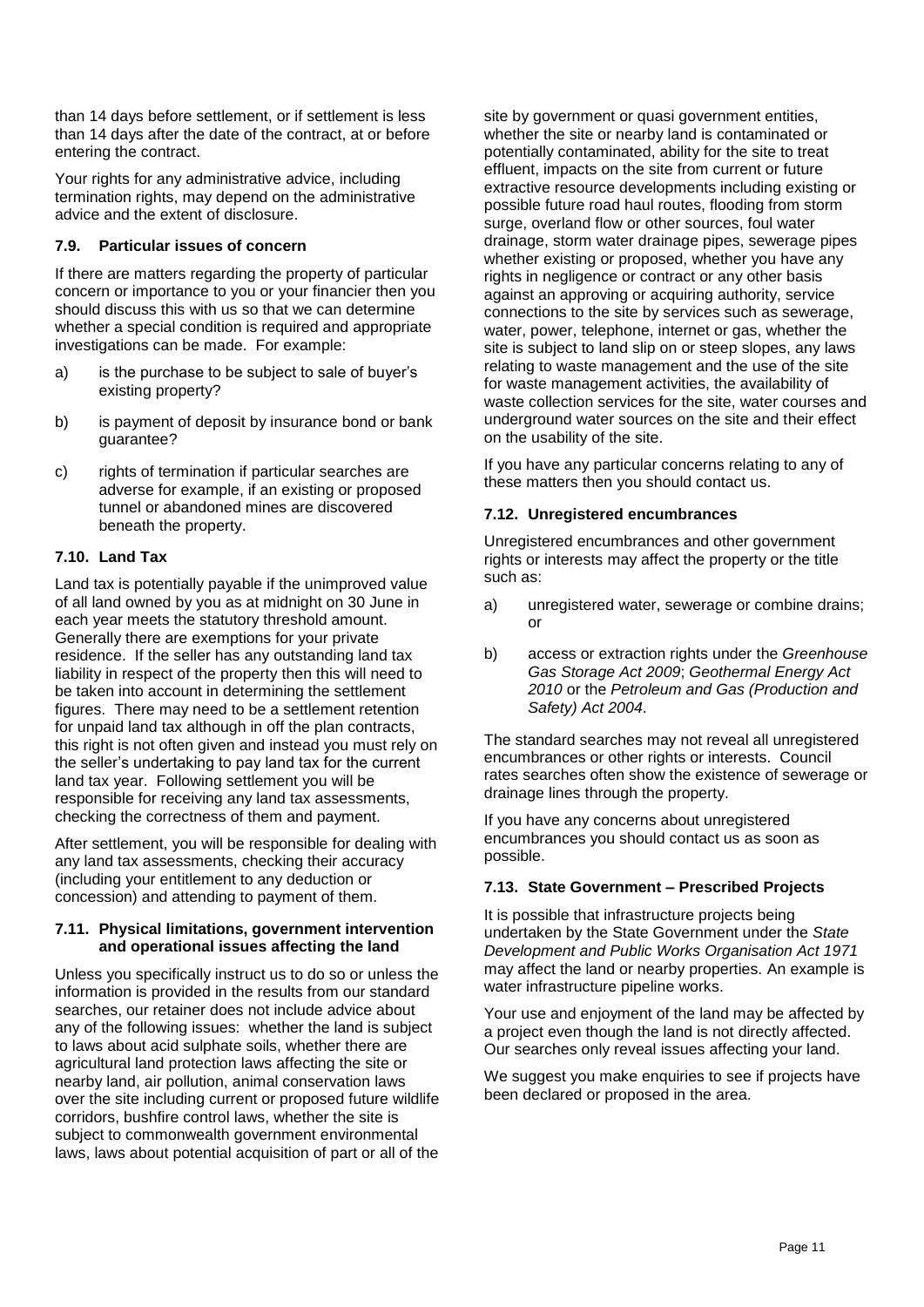### <span id="page-13-0"></span>**7.14. Urban Encroachment**

The *Sustainable Planning Act ("***SPA***"*) contains provisions for the registration of urban encroachment areas that are known to be affected by the emission of aerosols, fumes, light, noise, odour, particles or smoke.

If the property you are purchasing is in an affected area, then you are restricted from taking proceedings against the industry making the emissions, with few exceptions.

There is generally no termination right if it is discovered that the property is in an affected area.

### <span id="page-13-1"></span>**7.15. Neighbourhood Disputes**

Please tell us if you have been told about or been given any copies of documents relating to disputes between the seller and neighbouring property owners about dividing fences or trees. In particular, please tell us if you are aware of any:

- a) notices to fence from a neighbour;
- b) applications to QCAT for fencing or trees; or
- c) QCAT orders for fencing or trees affecting the property.

If there are tree applications or orders affecting the property and they have been given to you by the seller before you enter into the contract, then you can be obliged to respond to the QCAT application or complete work specified in an order which has not been completed by the seller.

If copies of tree applications or orders are not given to you prior to your entry into the contract then you may have the ability to terminate the contract at any time before settlement.

If you terminate the contract in these circumstances then the seller may also be liable for your reasonable legal and other expenses incurred in relation to the contract after you signed the contract.

If you complete the purchase and the seller has not completed all work in relation to a QCAT tree order or application which has not been given, the seller will remain liable to carry out the work required under the order following settlement.

Although views from a property are not generally protected by the law, the *Neighbourhood Disputes (Dividing Fences and Trees) Act 2011* (Qld) (**ND Act**) will, in limited circumstances, provide a property owner with the ability to seek an order from QCAT regarding trees on adjoining land (or on land that would be adjoining but for a road).

Where a person's property is affected by substantial, ongoing and unreasonably interference from a tree on adjoining land, that person may seek orders under the ND Act in relation to the tree (including for compensation or for work to be done to the tree). If the interference is the obstruction of a view, QCAT may only make orders if the tree rises at least 2.5 metres above the ground and the obstruction is a severe obstruction of a view, from a dwelling on the property that existed where the property owner took possession of the property.

The ND Act will not provide you with greater views than what exist when you take possession of the property. If the views from the property you are buying are important to you, we recommend that, on taking possession of the property, you make a record (including photographs) of the existing views. Without a relevant record, it would be difficult to provide evidence to QCAT about the views that existed at the time you took possession of the property.

### <span id="page-13-2"></span>**7.16. Instalment Contract**

We need to determine if your contract is an instalment contract. An off-the-plan contract can become an instalment contract for many reasons including:

- a) the deposit is more than 20%;
- b) the deposit is stated to be non-refundable in all circumstances;
- c) the buyer is given a rebate off the purchase price which makes the deposit more than 20% of the rebated purchase price; or
- d) the buyer is required to pay money to the seller (other than a 20% deposit) before receiving a transfer and the amount payable under the contract exceeds market value for what is provided in exchange. For example, a rent to buy contract may require the payment of instalments which exceed the market rent that would otherwise be payable.

The effect of the contract being an instalment contract is:

- e) if you default in the payment of any instalment or part of the purchase price (other than a deposit) the seller cannot terminate the contract until 30 days after having served a notice giving you 30 days within which to make payment. If you choose to make payment within the 30 day period (including any default interest payable under the contract) then the seller cannot terminate the contract as a consequence of your initial non-payment. This means that where the default is in the payment of the balance purchase price, you can effectively obtain another 30 days in which to settle;
- f) the seller is prohibited from re-selling or remortgaging the property before settlement; and
- g) the seller may be required to comply with the National Credit Code, including the requirements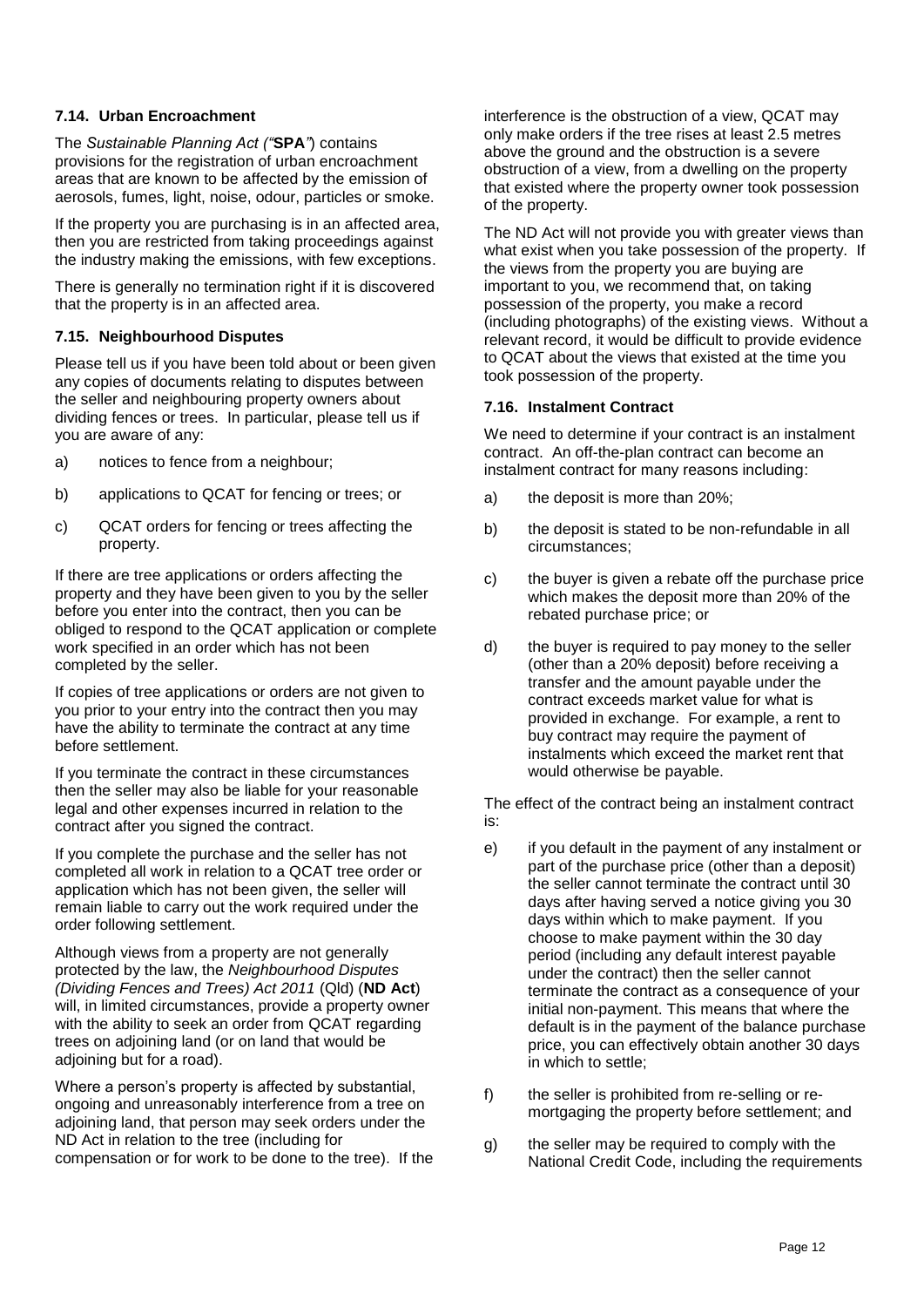for pre-contractual disclosure, ongoing notices and certain pre-requisites to enforcement.

Unless you instruct us to investigate the possibility that your contract is an instalment contract, we will assume that this investigation will not be of any benefit to you and that you wish to settle the purchase on the settlement date. If, of course, your capability to settle on the settlement date changes at any time, you should let us know.

# <span id="page-14-0"></span>**7.17. Transfer Duty**

Transfer duty is a state tax which is payable on dutiable transactions in Queensland. Transfer duty is calculated on the dutiable value of the property which is generally the higher of the consideration payable under the contract and the unencumbered market value of the property.

As transfer duty is applicable to each transaction, you must ensure that the buyer named in the contract is the person or entity that you intend to own the property. Otherwise you risk 2 or more assessments of transfer duty, which can increase the transfer duty payable.

If you are seeking to purchase property for your Self Managed Super Fund (**SMSF**) and are planning to buy the property using a bare trustee as purchaser with a loan then you run the risk of having to pay transfer duty again when the property is transferred to your SMSF on repayment of the loan. It is outside our normal retainer to advise you on strategy to avoid that additional duty.

You also need to carefully consider your current and ongoing eligibility for any concession or exemption that you obtain.

If you do not fulfil obligations regarding the payment of duty or advising the Office of State Revenue of changes to your eligibility for concessions or exemptions then they may identify this (as they actively cross-check data held by other government agencies) and can seek to recover any shortfall directly from you including penalties and interest. Recovery of incorrect or unpaid duty may occur years after settlement and could compound into substantial amounts.

### <span id="page-14-1"></span>**7.18. Home Concessions to Transfer Duty**

You may be eligible for a home concession on the transfer duty if the property is vacant land being purchased to construct your first principal place of residence that you will occupy within 24 months after settlement (**first home vacant land concession**).

If you are eligible, no transfer duty is payable for purchases of first home vacant land up to \$250,000 in value. The concession progressively reduces as the value of the acquired vacant land increases up to \$400,000. There is no concession where the value of the vacant land is \$400,000 or greater and transfer duty is then payable at ordinary rates.

Strict eligibility requirements apply to the concession.

Usually you will not meet the eligibility requirements for the first home vacant land concession if:

a) vou are purchasing an investment property: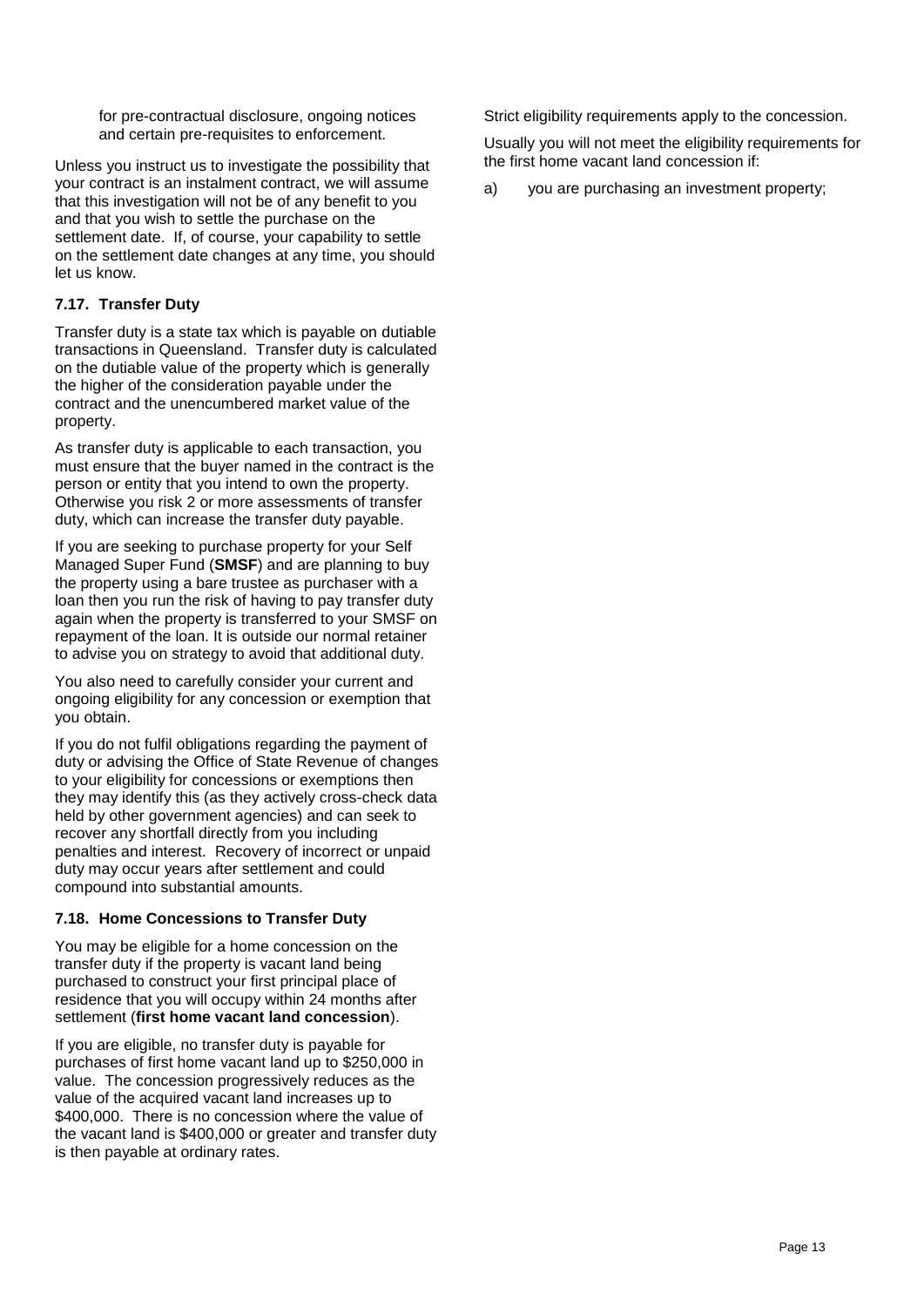- b) you are purchasing using a company, unit trust or discretionary trust;
- c) you have held an interest in residential land somewhere in the world;
- d) there will be more than one home constructed on the vacant land; or
- e) there was a building, or part of a building, on the land when you bought it.

You should tell us as soon as possible if:

- f) a concession applicant is under 18 years old; or
- g) a trustee or guardian is purchasing for the benefit of legally disabled beneficiaries.

# *Disposal of property*

You will lose your entitlement to the full concession if you sell, transfer, lease, extend a lease, rent, surrender a lease to another person or otherwise grant possession of your property to another person within 12 months of occupying the house. Repayment of all or part of the concession may be required and penalties and interest can apply.

If any of these things apply, you must notify the Office of State Revenue within 28 days of the event happening as your liability for transfer duty is required to be reassessed. If you do not, significant additional penalty duty may be payable and interest will be charged from when you are liable to notify the Office of State Revenue. If applicable, this is your responsibility and is outside the scope of our retainer.

However, the following are generally not considered to be a disposal of the property by the Office of State Revenue:

- h) an intervening event such as a natural disaster, incapacity or death prevents you from occupying the home;
- i) you occupy the home as your principal place of residence, then leave it vacant for the rest of the 1 year occupancy period; or
- j) you transfer part of the property to your spouse.

It is important to consider the potential effect that any dealing with the property may have on your entitlement to a concession for transfer duty. You should contact us to discuss any queries you have in relation to this issue.

### <span id="page-15-0"></span>**7.19. Related Parties**

You must tell us if you have a business or personal relationship with the seller or if the consideration for the sale is less than market value. If so, this will have duty implications and we will require for duty assessment

purposes a valuation of the property using 3 comparable sales within the last 3 months. If applicable, these valuations must meet certain criteria and are required before duty being assessed and paid. You should call us as soon as possible to discuss if you think this may apply, as failure to obtain the valuations can result in serious consequences for you, for example, the imposition of penalty duty and interest.

### <span id="page-15-1"></span>**7.20. Aggregation of Transfer Duty**

If you buy 2 or more properties or enter into 2 or more contracts that the Office of State Revenue considers arise from the 1 arrangement you may be liable to pay more transfer duty based on the aggregate value of the assets being purchased.

Please contact us as soon possible if you have:

- a) previously bought a property from any of the sellers noted in the contract (including family members or associates of any of the sellers, such as companies or officeholders related to any of the sellers);
- b) bought an adjoining or nearby property from anyone - particularly to develop together with this current property;
- c) bought a business in conjunction with this transaction;
- d) negotiated this contract or property together with or shortly after other contracts or property; or
- e) otherwise have reason to believe that the Office of State Revenue may consider this transaction as one transaction with another contract or agreement.

### <span id="page-15-2"></span>**7.21. Pre-settlement inspection**

Unless we tell you otherwise, your contract will entitle you to undertake a pre-settlement inspection of the property. We suggest you make arrangements with the seller to undertake that inspection. You may wish to engage a consultant to assist you undertake the inspection.

### <span id="page-15-3"></span>**7.22. Transfer documents**

Title to the property will be transferred to you after settlement when transfer documents are registered in the Land Titles Office. The transfer documents must be signed by the seller and by you although we are able to sign the transfer documents on your behalf.

The transfer documents will not be prepared until the title for the property has been created. In off-the-plan transactions, it is common practice for the seller's lawyers to prepare the transfer documents (as a large number of them may need to be signed by their client at the same time).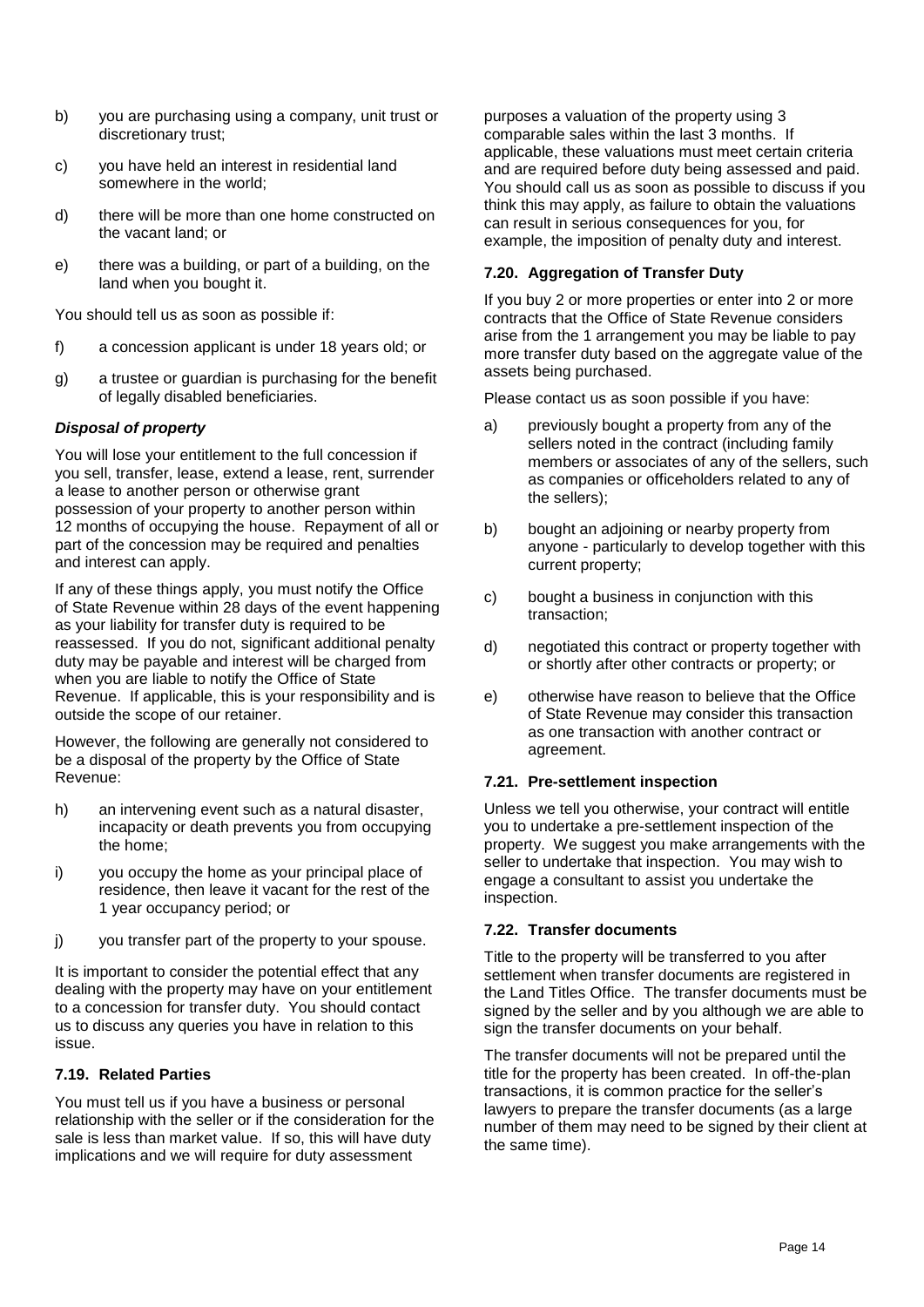After settlement, we will lodge the transfer documents for registration unless you have a financier, in which case the financier will be responsible for lodging the transfer documents for registration. Registration of the transfer is critical to your ownership of the property and you should follow up your financier after settlement to ensure that the transfer has been registered. If you require us to follow up your financier, please let us know (but we note that this will be an extra cost to you).

# <span id="page-16-0"></span>**7.23. Other Professionals**

We suggest you seek advice about the purchase from other professionals, including:

- a) an accountant about the commercial viability, appropriate purchasing entity, tax considerations of the purchase and (if applicable) compliance with your Self Managed Super Fund's investment strategy;
- b) a surveyor to survey the property to check for boundary, area and encroachment issues;
- c) a valuer to assure yourself that the price represents the market value of the property;
- d) a soil tester if you are planning on building (particularly in a new estate) to assure yourself that the soil condition does not require any special construction requirements; and
- e) a town planner to assess planning compliance issues or give advice regarding proposed future development.

### <span id="page-16-1"></span>**7.24. Settlement Notice**

We will lodge a Form 23 Settlement Notice on title before settlement. This helps protect your interest in the property by preventing the registration of any conflicting interest (such as a mortgage or transfer to an unrelated third party, but not a caveat or writ of execution) until the first of:

- a) 2 months after we lodge the notice;
- b) your transfer and all related documents have been lodged; and
- c) it is withdrawn.

### <span id="page-16-2"></span>**7.25. Utility Services**

You will need to make your own arrangements for the connection of electricity, gas, telephone, internet, pay-TV services and other utility services to the property. If a service provider will not arrange for connection from settlement without authority or confirmation from the seller you should obtain this via the real estate agent or from the seller directly. It is beyond the scope of our retainer.

#### <span id="page-16-3"></span>**7.26. Promises made by the Seller or the Agent**

Please tell us of any promises or warranties made to you by the seller or the agent which are not contained in the contract. If you have been promised anything not shown in the contract you should tell us as soon as possible, as we may not be aware of them. There may be no protection for you in the contract in relation to such issues. Your options may be limited to:

- a) terminating the contract under any applicable cooling off period or some other contractual term (where applicable); or
- b) making a claim for compensation.

Court action is expensive and if you are aggrieved by the misrepresentation it may ultimately be more cost effective to terminate using any contractual rights if you have the opportunity.

#### <span id="page-16-4"></span>**7.27. Building Covenants**

Are you aware of any building covenants affecting the property or have you signed any document relating to any covenants? If so, please provide us with details and a copy of any documents signed, as these may impact on your proposed use of the property or bind you to additional contractual obligations or liabilities.

#### **ELECTRONIC CONVEYANCING (OR E-**8. **CONVEYANCING)**

### <span id="page-16-5"></span>**8.1. What is e-conveyancing?**

E-conveyancing is a recently introduced system which allows for an "electronic" settlement of a conveyancing transaction through an online exchange known as PEXA. The system will operate across Australia and is supported by legislation in Queensland.

The system does not cover all aspects of the conveyancing process but does allow for the preparation and signing of documents and their lodgement in the Land Titles Office as well as the completion of financial transactions involved in a conveyance (such as the transfer of settlement money and the payment of transfer duty) to occur electronically. Traditionally, each of these steps is handled by a paper process where printed documents would be signed by parties and documents and cheques for settlement funds are physically exchanged at settlement.

The main advantage of an electronic settlement process is efficiency. Not only does the process make it unnecessary to attend a physical settlement for exchange of documents and funds, when the exchange occurs, cleared funds are credited to the recipient's account within a very short time. This has particular benefits for a seller who will not be required to wait for cheque clearing procedures following a settlement.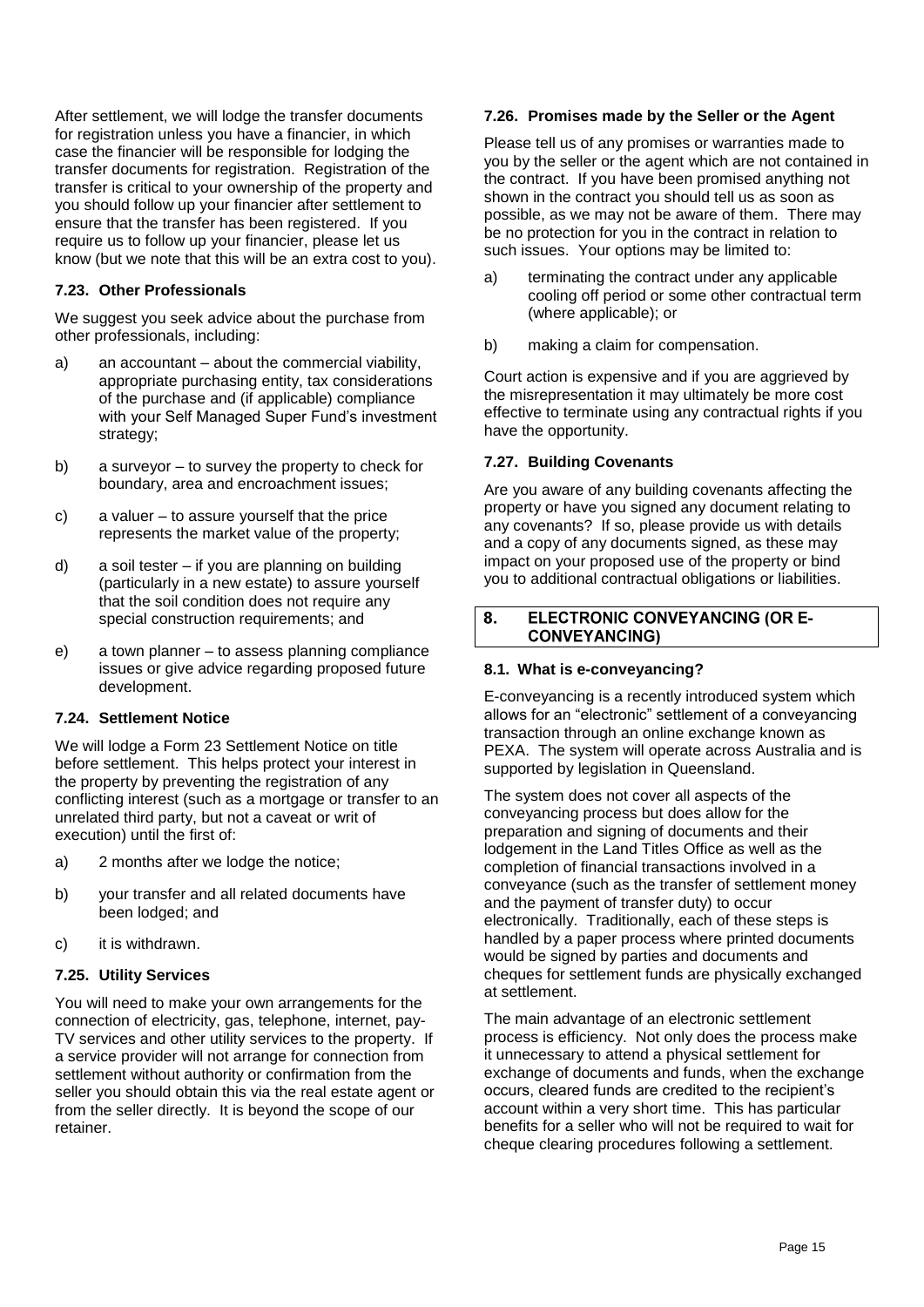#### <span id="page-17-0"></span>**8.2. When can e-conveyancing be used?**

The electronic settlement process cannot be used for all conveyancing transactions. The process is only available to financial institutions and legal practitioners. It could not be used, for example, where a party chooses not to engage a legal practitioner. Generally speaking, the process can only be used if all parties agree to use it (ie, there is no compulsion to use the system).

In our First Letter we will tell you whether the contract makes provision for e-conveyancing to be used for settlement. Even if it does, the use of e-conveyancing for settlement will likely depend on the agreement of all parties (including financiers) to do so.

# <span id="page-17-1"></span>**8.3. Client Authorisation and verification of identity**

We require your authority to use e-conveyancing for settlement of the transaction. That authority must be provided in the form of a Client Authorisation. A separate authorisation form must be signed by each buyer. If e-conveyancing is to be used, we will contact you closer to settlement to discuss arrangements for the signing of a client authorisation.

As a client authorisation allows us to undertake the settlement of the transaction on your behalf (and to sign documents for you), we will be required to undertake a prescribed process to verify your identity. This will require you to attend at our office for a face-to-face meeting where you will need to produce identity documents and sign the client authorisation. If it is not possible for you to attend at our office for a face-to-face meeting, arrangements can be made for an agent to undertake the verification of identity process.

#### <span id="page-17-2"></span>**8.4. Risks of using e-conveyancing**

Although the system may have advantages for the parties in relation to the efficiency of arranging settlement and the transfer of funds, a party contemplating the use of the system should be aware of the following risks:

- a) The electronic settlement may be delayed by system failures. If e-conveyancing is proposed, it will be important to consider how the contract deals with the issue of system failure to ensure that your rights are not adversely affected because a relevant computer system is inoperative.
- b) A party to a transaction may, after having previously agreed to use the system, elect to withdraw from it. Once again, it will be important to consider how the contract deals with this issue. For example, if the contract does allow parties to withdraw from the system, the parties may still need to prepare for a traditional (paper based) settlement process to ensure that the other party is still able to satisfy its settlement obligations on

time. Having to prepare for both methods of settlement may erode the efficiencies and costs savings of the electronic process and may well add to the work involved in preparing for settlement.

- c) One of the main advantages of electronic settlement is the transfer of funds to the recipients of the settlement proceeds within a very short time. This will include not only the seller and the seller's financial institution but also authorities to whom money is paid to discharge an outgoing. Any arrangement that involves the transfer of funds to a nominated bank account carries with it the risk that an error may result in funds being credited to the wrong account. The speedy transfer of funds may make any wrongfully transferred funds more difficult to track or recover.
- d) A traditional settlement involves a physical exchange of documents and funds (provided by bank cheques) and, generally speaking, at any time until that exchange has taken place a party may refuse to settle. An electronic settlement will require the respective parties to commit themselves to settlement of the transaction at an agreed time for settlement (when the electronic workspace for the transaction will lock). The settlement process is to commence at this time and, unlike a traditional settlement (where settlement may be aborted until final exchange), the parties will not be able to abort the settlement after the workspace locks and the settlement process has commenced. In limited circumstances, this may mean you discover issues with the property and, while the contract has not settled, you may be unable to exercise any rights.

If you have any questions about how e-conveyancing works or whether it may be used for your transaction, please contact us to discuss them.

#### 9. PERSONAL PROPERTY SECURITIES

#### <span id="page-17-3"></span>**9.1. What are Personal Property Securities and how do they affect this transaction?**

*The Personal Property Securities Act 2009 (Cth)* (**PPSA**) applies to security interests in personal property, including goods and chattels, financial property, shares and intellectual property (personal property).

PPSA doesn't apply to land, buildings or fixtures that form part of the land.

The PPSA may apply if, in addition to the land, personal property is sold to you which is not a fixture. Title to that personal property must be transferred at settlement free from encumbrances.